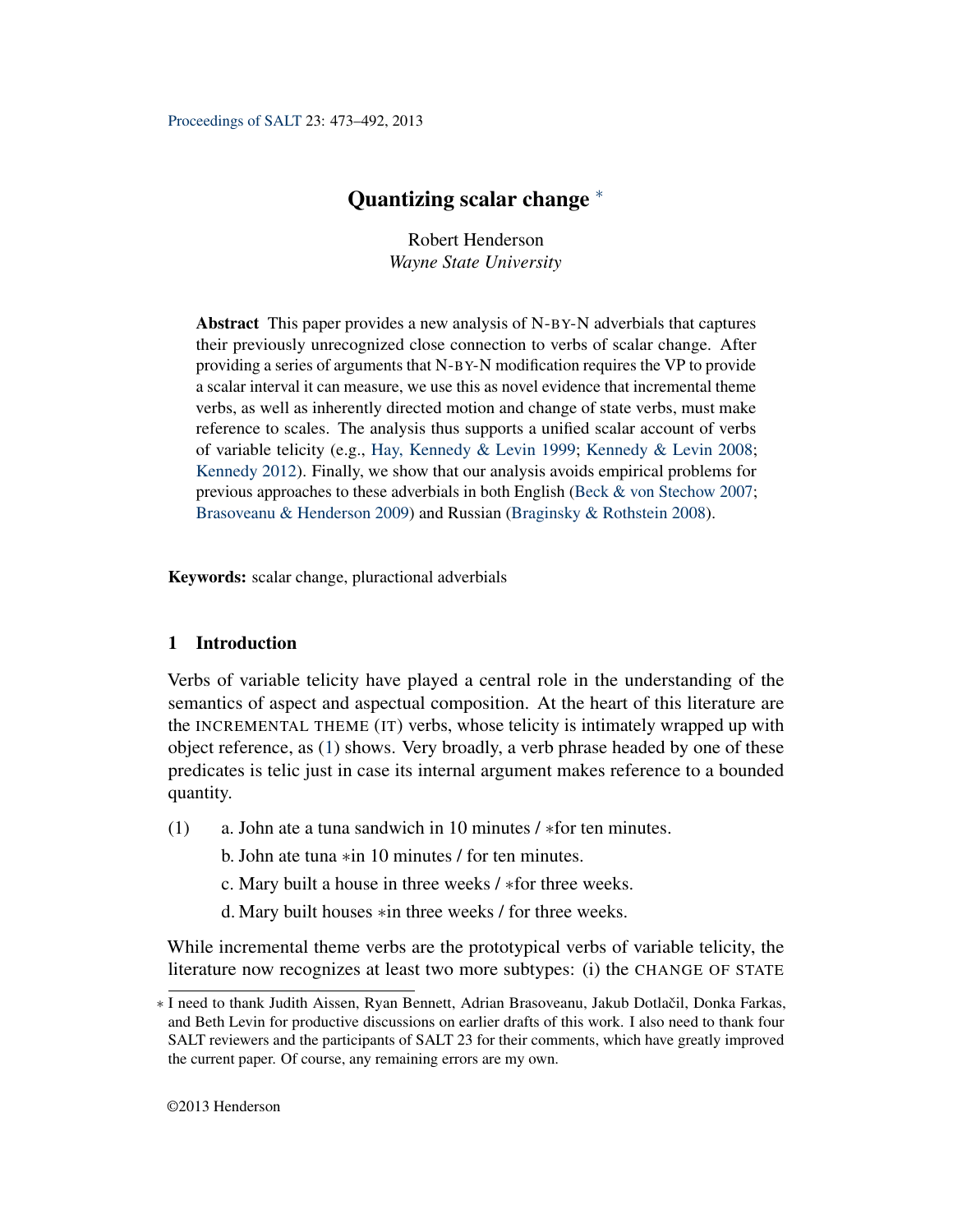(COS) verbs in [\(2\)](#page-1-0), and (ii) the INHERENTLY DIRECTED MOTION (IDM) verbs in [\(3\)](#page-1-1).

- <span id="page-1-0"></span>(2) a. The crack widened for 30 seconds / ∗in 30 seconds.
	- b. The crack widened 10 inches ∗for 30 seconds / in 30 seconds
	- c. The stalactite lengthened for a million years / ∗in a million years.
	- d. The stalactite lengthened to the floor ∗for a million years / in a million years.
- <span id="page-1-1"></span>(3) a. John walked for an hour / ∗in an hour.
	- b. John walked to the store ∗for an hour / in an hour.
	- c. The plane ascended for 5 minutes / ∗in 5 minutes.
	- d. The plane ascended 1000m ∗for 5 minutes / in 5 minutes.

COS and IDM verbs present a challenge for classic analyses of verbs of variable telicity because they do not entail that an argument's mereological constitution changes over the course of an event. For example, the seminal work of [Krifka](#page-18-6) [\(1989,](#page-18-6) [1992\)](#page-18-7) accounts for the contrasts in [\(1\)](#page-0-0) by positing a special thematic role, *gradual patient*, which requires a homomorphism between the subprocesses of a verb's event argument and the subparts of its internal argument. It should be clear that this type of account does not immediately extend to examples like [\(2](#page-1-0)[-3\)](#page-1-1). For example, the verb *ascend* does not relate the parts of an ascending object with the parts of an ascending event. While a Krifka-type account can be extended to account for COS and IDM verbs [\(Ramchand](#page-19-0) [1997\)](#page-19-0), a different strand of research aims not to extend an analysis of incremental theme verbs to the other two classes, but to subsume all three under a more general theory of scalar change [\(Hay et al.](#page-18-0) [1999;](#page-18-0) [Kennedy &](#page-18-1) [Levin](#page-18-1) [2008;](#page-18-1) [Kennedy](#page-18-2) [2012\)](#page-18-2). The idea is that all three classes of verbs describe how an individual changes over the course of an event along some scalar dimension. For IT verbs, the dimension is the mereological constitution or extent of the object. For IDM verbs, it is an abstract path, and for COS verbs, it is the particular dimension encoded by the predicate itself.

The primary goal of this paper is to provide new evidence for a unified scalar account of IT, IDM, and COS verbs based on the behavior of N-BY-N adverbials like those in [\(4\)](#page-1-2), which target verbs of all three classes.

- <span id="page-1-4"></span><span id="page-1-3"></span><span id="page-1-2"></span>(4) a. John ate the cake piece by piece.
	- b. Meter by meter, the plane slowly descended through the storm.
	- c. The carpenter shortened the beam inch by inch until it fit.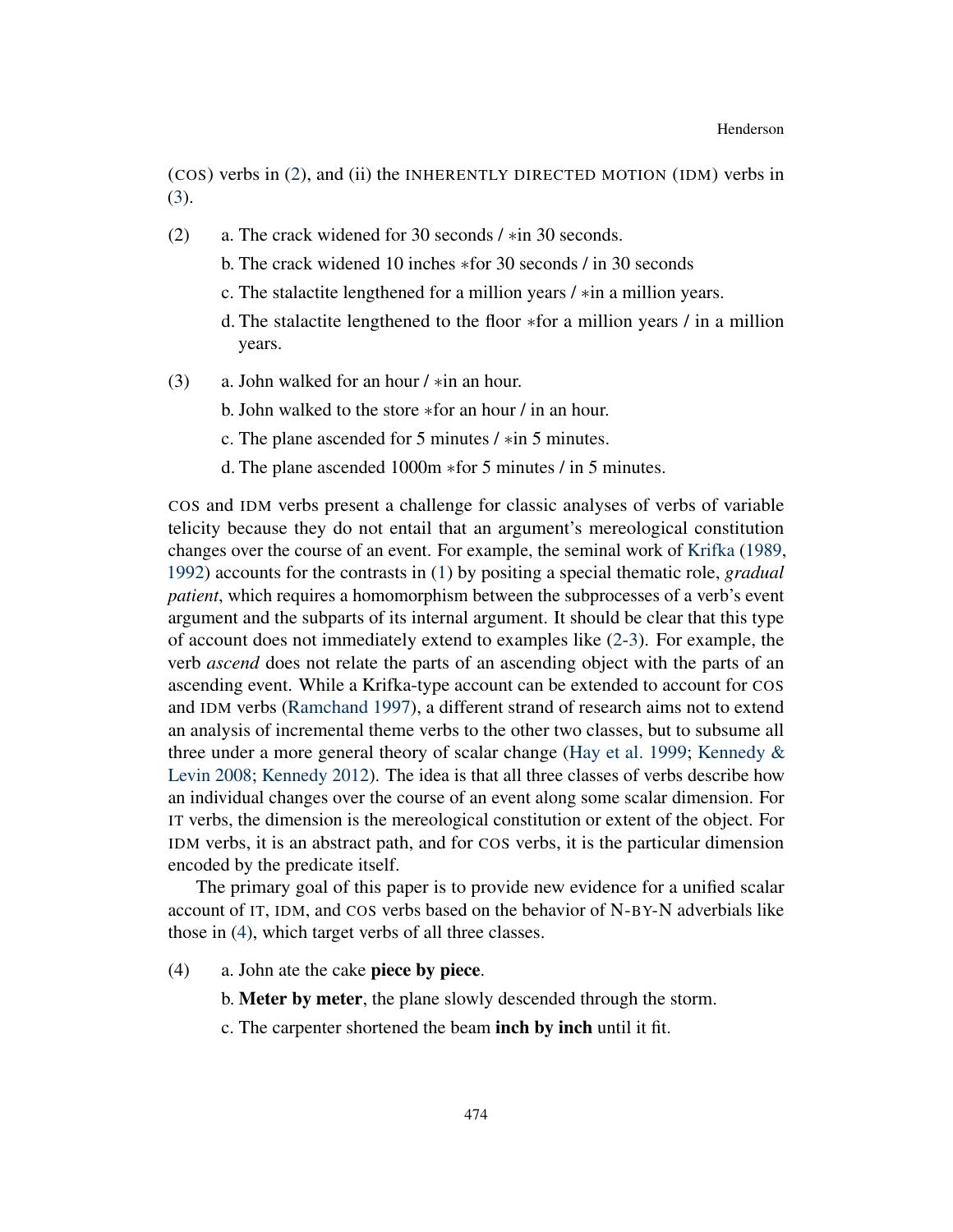In particular, I argue that if N-BY-N adverbials are to have similar denotations across the examples in [\(4\)](#page-1-2), they must make reference to scales within a theory of verbs of scalar change that includes IT verbs as a subtype. The core proposal is that N-BY-N adverbials fix the unit of scalar change, i.e., they quantize the change, and then require a plural event to proceed in terms of those atomic changes. Crucially, this will not be possible unless each of the modified VPs in [\(4\)](#page-1-2) are degree-denoting, exactly as previous authors have argued, in order to capture their variable telicity [\(Hay et al.](#page-18-0) [1999;](#page-18-0) [Kennedy & Levin](#page-18-1) [2008;](#page-18-1) [Kennedy](#page-18-2) [2012\)](#page-18-2).

This new analysis of N-BY-N adverbials not only captures their close connection to verbs of scalar change, but it is shown to have empirical advantages over the three previous proposals for N-BY-N in the literature. The first two, namely [Beck](#page-18-3) [& von Stechow](#page-18-3) [2007](#page-18-3) and [Brasoveanu & Henderson](#page-18-4) [2009,](#page-18-4) too closely tie N-BY-N to incremental changes in an argument's mereological constitution. That is, they create predicates with an analog of Krifka's gradual patient property, and so just as with Krifka's account, they cannot easily account for the interaction of N-BY-N adverbials with other verbs of scalar change, like [\(4b](#page-1-3)[,4c\)](#page-1-4). The third type of account, developed first in [Braginsky & Rothstein](#page-18-5) [2008](#page-18-5) for the analogous N-ZA-N adverbials in Russian, does not recognize the systematic connection between these adverbials and VPs that denote scalar changes. In particular, even though N-ZA-N denotes a measure function in [Braginsky & Rothstein](#page-18-5) [2008,](#page-18-5) the licensing of N-ZA-N is instead dependent on the aktionsart of the modified VP, which we show to be incorrect for English.

#### <span id="page-2-2"></span>2 N-BY-N modifies VPs that denote scalar changes

First, consider the fact that N-BY-N can modify verbs that clearly denote scalar changes. Moreover, when they do, they contain measure nouns, which are commonly taken to denote predicates of scalar intervals [\(Schwarzschild](#page-19-1) [2006;](#page-19-1) [Zwarts](#page-19-2) [1997\)](#page-19-2). If we assume a fairly transparent semantics for the N-BY-N construction as as whole, then the VP it modifies must provide a scalar interval for the measure noun to be predicated of.

- <span id="page-2-0"></span>(5) Change of state verbs
	- a. The crack widened inch by inch.
	- b. I warmed the patient **degree by degree** until he was no longer in danger.
	- c. The turkey was fattened **pound by pound**.
	- d. The designer lightened the background **shade by shade** until she was pleased with the composition.
- <span id="page-2-1"></span>(6) Inherently directed motion verbs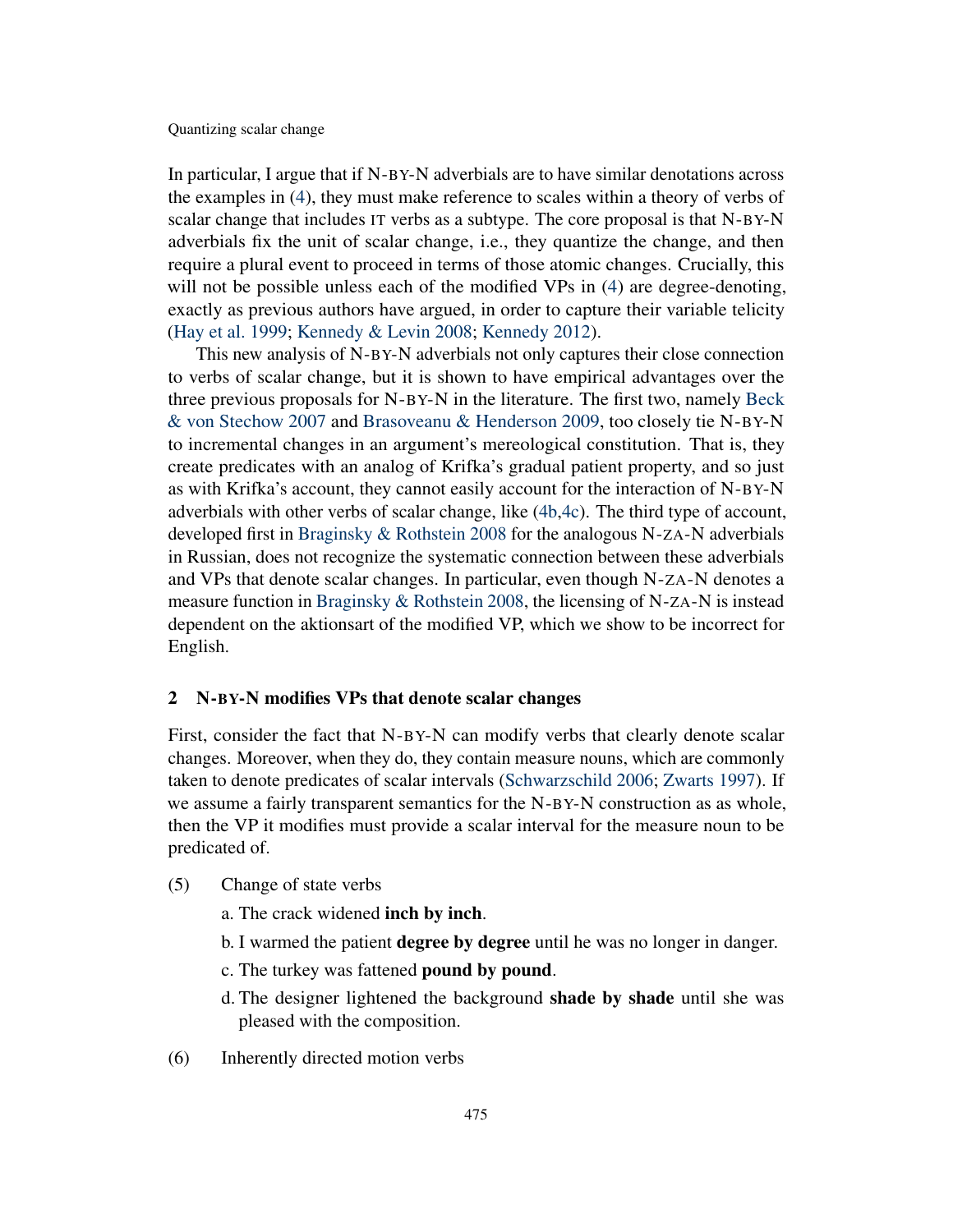- a. The plane descended meter by meter until it reached a safe altitude.
- b. Step by step John ascended the mountain.
- c. They lowered the basket inch by inch.
- d. The interest rate was slowly raised **percentage point** by **percentage point**.

While the data in [\(5-](#page-2-0)[6\)](#page-2-1) show that N-BY-N adverbials *can* set the increment for a verb of scalar change, they do not show that they *must*. To do so, we must show that N-BY-N modification is dependent on verbs of scalar change. There are four arguments that this is the case, all of which are new to the literature.

First, if N-BY-N adverbials necessarily elaborate on scalar changes, then they should be uniformly ungrammatical with verbs of non-scalar change. As [Levin &](#page-18-8) [Rappaport Hovav](#page-18-8) [2010](#page-18-8) discusses, verbs of non-scalar change come in two types and describe changes that cannot be characterized as an ordered set of degrees. The first type lack an ordering relation. The second are, in some sense, too complex to isolate a scale of change. Both types of verbs resist modification by N-BY-N adverbials. In fact, it is hard for speakers to even think of potential N-BY-N adverbials to modify such predicates.

- (7) Verbs of change without an order
	- a. The ball floated ∗foot by foot/∗gust by gust/∗throw by throw/∗day by day.
	- b. The top spun ∗inch by inch/∗circle by circle/∗twist by twist.
	- c. The dancer whirled ∗step by step/∗song by song/∗minute by minute.
- (8) Verbs of complex changes
	- a. John exercised ∗step by step/∗machine by machine/∗drill by drill.
	- b. Susan waved ∗hand by hand/∗foot by foot.
	- c. George shuddered ∗chill by chill/∗extremity by extremity/∗flurry by flurry.

It is not even possible to target the subparts of an individual when N-BY-N modifies these predicates, unlike with IT verbs.

- <span id="page-3-0"></span>(9) a. ∗ The ballerinas whirled dancer by dancer.
	- b. ∗ The graduating seniors waved student by student.
	- c. ∗ The platoon exercised soldier by soldier.

Another argument that N-BY-N modification makes reference to scales comes from the effect of resultatives on their grammaticality. It is well known that nonscalar change verbs, many of which lexicalize a manner, start to behave like verbs of scalar change when modified by a resultative [\(Levin & Rappaport Hovav](#page-18-8) [2010\)](#page-18-8). The prediction is that N-BY-N modifiers should be grammatical only in the latter case. This is borne out.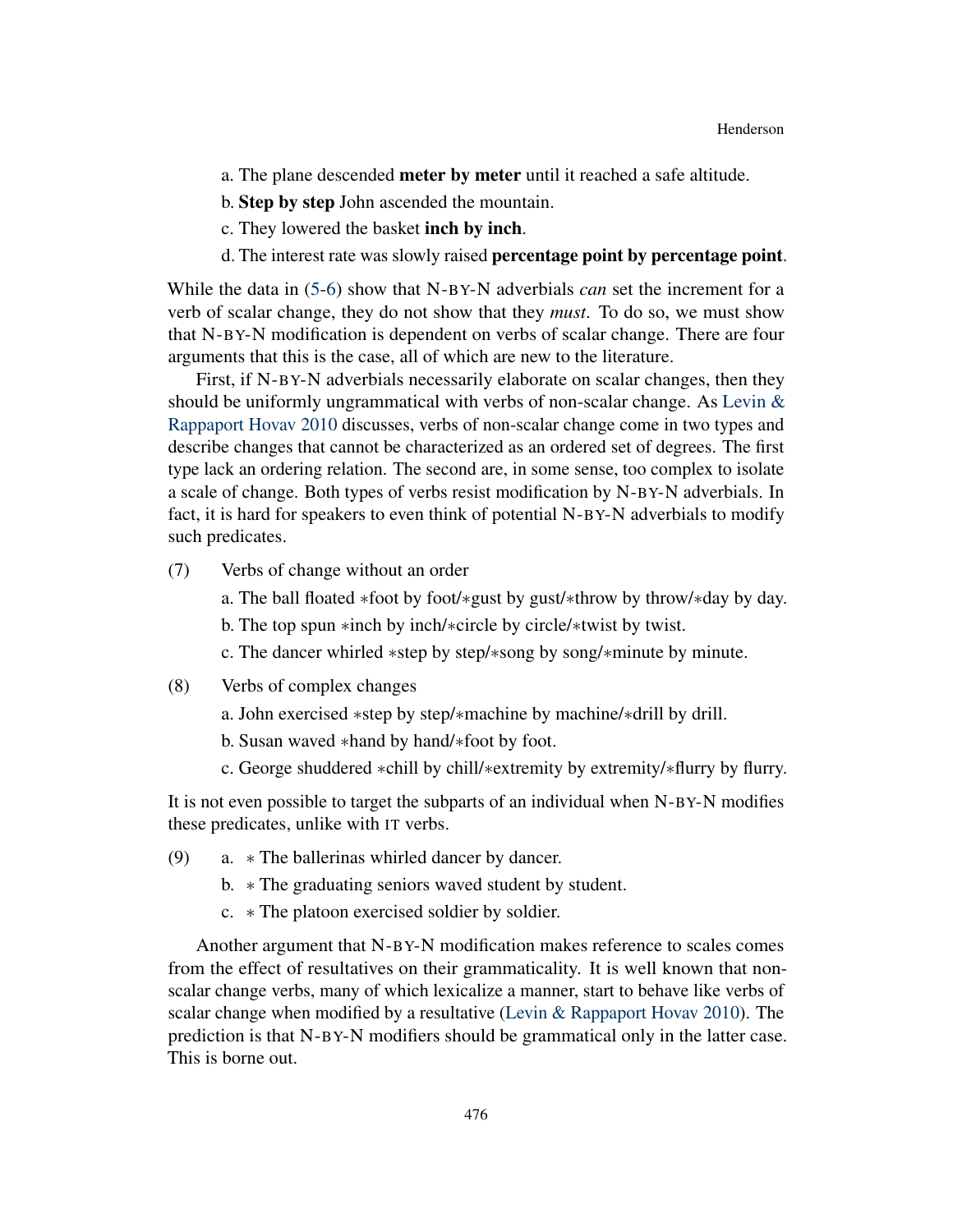- <span id="page-4-0"></span>(10) a. ∗ Crumb by crumb, Bill licked the plate.
	- b. Crumb by crumb, Bill licked the plate clean.
- (11) a. Erica wiped the table ∗smudge by smudge. b. Erica wiped the table clean smudge by smudge.
- <span id="page-4-1"></span>(12) a. Lily pried the door ∗inch by inch.

b. Lily pried the door open inch by inch.

If resultatives transform pure manner verbs into verbs of scalar change, then the contrast between the (a) examples and the (b) examples in [\(10](#page-4-0)[-12\)](#page-4-1) can be attributed to the sensitivity of N-BY-N modification to scalar change.<sup>[1](#page-0-1)</sup>

The next argument, which has a similar form to the previous one, comes from verbs like *climb*. As [Levin & Rappaport Hovav](#page-18-8) [2010](#page-18-8) shows, these verbs are ambiguous between a scalar, IDM interpretation and a manner interpretation. Example [\(13\)](#page-4-2) illustrates that the direct object can disambiguate the relevant readings. Climbing a ladder clearly involves directed motion, while climbing the monkey bars does not. If N-BY-N can only modify VPs that denote scalar changes, then *climb* should be ungrammatical with N-BY-N when the object favors the manner reading. This prediction is borne out in example [\(14\)](#page-4-3).

<span id="page-4-2"></span>(13) a. John climbed the ladder.

b. John climbed the monkey bars.

- <span id="page-4-3"></span>(14) a. John climbed the ladder rung by rung.
	- b. John climbed the monkey bars ∗rung by rung/∗bar by bar.

Once again, the data show that the availability of N-BY-N modification is correlated with VPs that denote scalar changes.

The final argument comes from the fact that IT verbs do not lexicalize a scale, but inherit it from the extent of their objects [\(Kennedy](#page-18-2) [2012;](#page-18-2) [Levin & Rappaport Hovav](#page-18-8) [2010\)](#page-18-8). Thus, IT verbs that allow implicit arguments should resist modification by N-BY-N when they do not happen to have a direct object. Examples [\(15](#page-5-0)[-16\)](#page-5-1) show that this prediction is correct.

<sup>1</sup> Given that resultatives also derive telic VPs, one might worry that this test is confounded and that telicity is what is at issue. Note though that *N-by-N* modification is perfectly acceptable with an atelic VP when it is headed by scalar change verb. This issue is taken up in more detail in section [4.](#page-9-0)

<sup>(1)</sup> The crack widened inch by inch for three hours.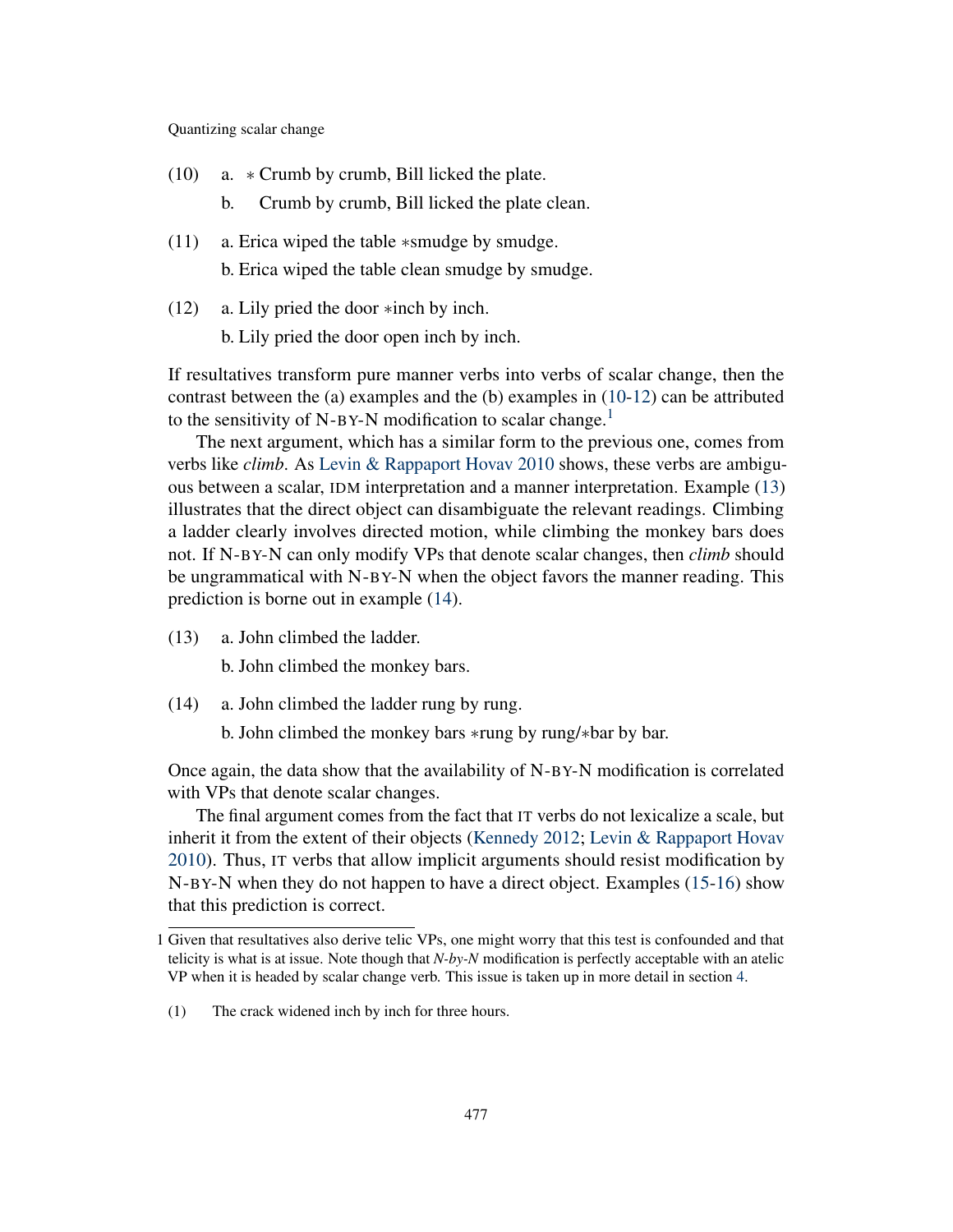- <span id="page-5-0"></span>(15) a. John ate the pie slice by slice. b. John ate ∗slice by slice.
- <span id="page-5-1"></span>(16) a. Mary drank the whiskey shot by shot. b. Mary drank ∗shot by shot.

Not only do these data support the proposal that N-BY-N modification tracks VPs that denote scalar changes, they also verify an important difference between IT verbs on one hand and IDM and COS verbs on the other. The latter verbs lexicalize a scale that N-BY-N can use, while IT verbs do not. This fact will have consequences for developing a unified account of N-BY-N.

#### <span id="page-5-5"></span>3 An analysis in increments

The account proceeds by first accounting for the behavior of N-BY-N adverbials with canonical verbs of scalar change like COS and IDM verbs. I then extend the analysis to IT verbs, which have been shown to be different in that they do not lexicalize a scale. Instead, the physical extent of the theme argument is used as a scale.

I assume the account of scalar change verbs in [Kennedy & Levin](#page-18-1) [2008,](#page-18-1) which builds on work in [Hay et al.](#page-18-0) [1999.](#page-18-0) The idea is that verbs of scalar change denote *measure-of-change* functions. They map individuals and events to a degree on a scale that is the difference between the degree associated with that individual at the end of the event and the degree associated with that individual at the start of the event.<sup>[2](#page-0-1)</sup> A sentence like [\(17\)](#page-5-2) will have the interpretation in  $(18)$ .<sup>[3](#page-0-1)</sup>

<span id="page-5-3"></span>(18)  $\exists e$ [WIDE<sup>ag</sup>(*e*) ≥ **stnd**(WIDE<sub>△</sub>) ∧ ag(*e*) = *x*]

'There is an event *e*, and the degree that *x* widens over the course of *e* is larger than the standard for widening.'

The formulas in [\(19](#page-5-4)[-20\)](#page-6-0) unpack the  $\Delta$ -notation, making the denotation in [\(18\)](#page-5-3) clearer.

<span id="page-5-4"></span>(19) Difference Function [\(Kennedy & Levin](#page-18-1) [2008:](#page-18-1) ex. 23) For any measure function m from objects and times to degrees on a scale *S*, and for any  $d \in S, m_d^{\uparrow}$  $_d^{\dagger}$  is a function just like **m** except that:

<span id="page-5-2"></span><sup>(17)</sup> It*<sup>x</sup>* widened.

<sup>2</sup> A scale *S* is a triple  $\langle D, R, \delta \rangle$  where: *D* is a set of degrees, *R* is an ordering on *D*,  $\delta$  is the dimension of measurement.

<sup>3</sup> I have altered the account in [Kennedy & Levin](#page-18-1) [2008](#page-18-1) by allowing verbal measure functions, which are the only kind we consider here, to access their individual arguments through theta-role functions.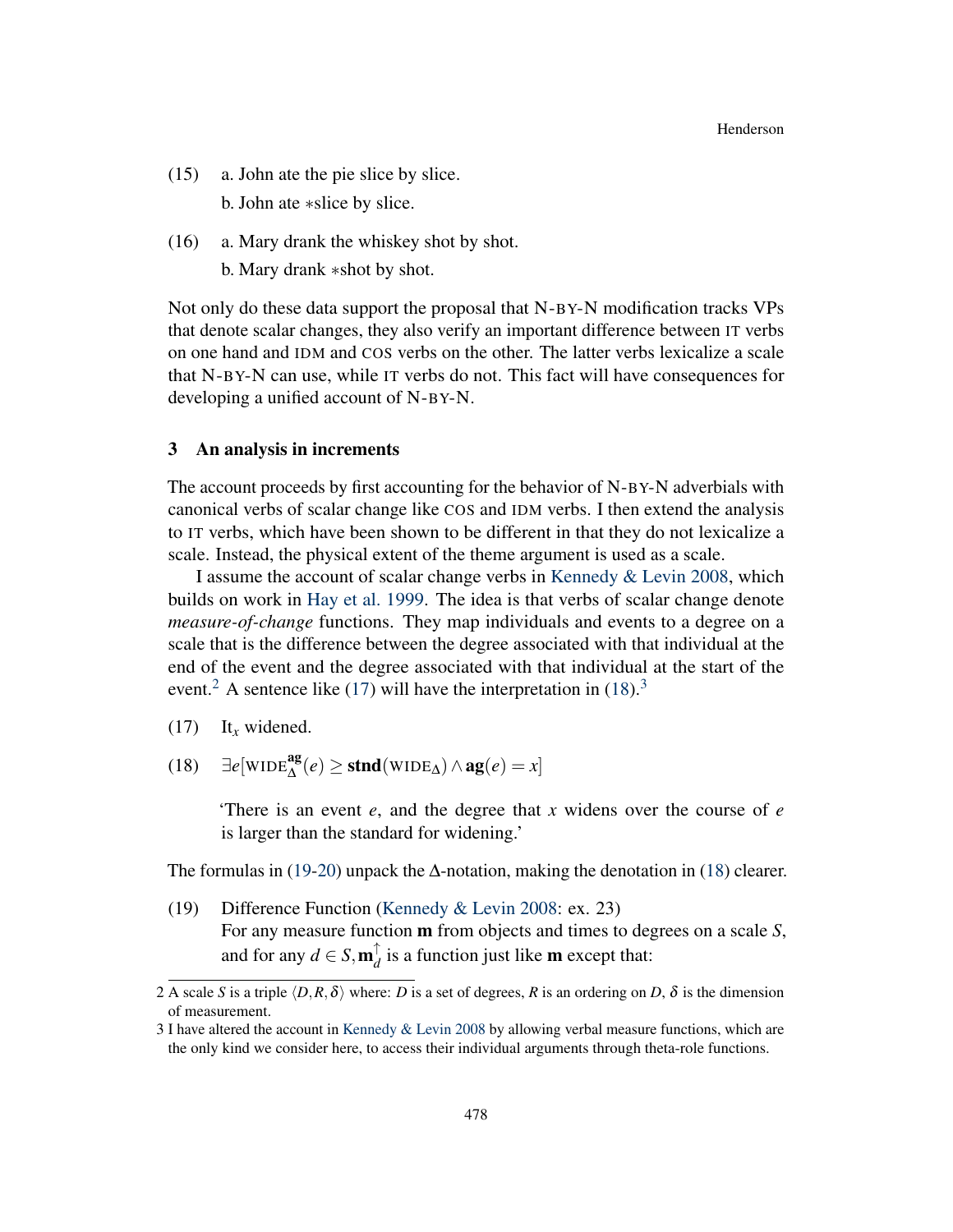a. its range is  $\{d' \in S | d \leq d'\}$ , and

b. for any *x*,*t* in the domain of **m**, if **m** $(x)(t) \le d$  then **m** $^{\uparrow}_{d}$  $d_{d}^{d}(x)(t) = d.$ 

 $'m_d^{\uparrow}$  measures objects relative to a specified degree *d*.'

<span id="page-6-0"></span>(20) Measure of Change [\(Kennedy & Levin](#page-18-1) [2008:](#page-18-1) ex. 25) For any measure function  $\mathbf{m}, \mathbf{m}_{\Delta}^{\theta} ::= \lambda e[\mathbf{m}_{\mathbf{m}(\theta(e))(\textit{init}(e))}^{\dagger}(\theta(e))(\textit{fin}(e))]$ 

'Returns a degree representing the difference in the degree  $\theta(e)$  has on the scale associated with m at the start and end of *e*.'

Against this backdrop, I propose that N-BY-N adverbials are eventive modifiers that elaborate on a measure-of-change function supplied by the VP. In particular, they require the macro-event to be a plurality of atomic events that are linearly ordered in time. Moreover, they then take the scalar interval that each of these atomic events is mapped to by the VP's measure function and say that this interval is the unit relative to the adverbial's measure noun.<sup>[4](#page-0-1)</sup> The result is that the adverbial sets the unit for a plurality of scalar changes. To see an example in detail, consider [\(22\)](#page-6-1), which gives the interpretation of example [\(21\)](#page-6-2), using the abbreviation in [\(23\)](#page-6-3).<sup>[5](#page-0-1)</sup>

- <span id="page-6-2"></span>(21) It*<sup>x</sup>* widened inch by inch.
- <span id="page-6-1"></span>(22)  $\exists e[\text{WIDE}_{\Delta}^{\text{ag}}(e) \geq \text{stnd}(\text{WIDE}_{\Delta}) \land \text{ag}(e) = x \land$  $|\text{atoms}(e)| > 1 \land$ linear.order(atoms(*e*))∧  $\forall e' \sqsubseteq e[\text{atom}(e') \rightarrow \text{INCH}(\text{WIDE}_{\Delta}^{\text{ag}}(e')) = 1] \wedge$  $\forall e' \sqsubseteq e[\text{NCH}(\text{WIDE}_{\Delta}^{\text{ag}}(e'))] < \text{NCH}(\text{WIDE}_{\Delta}^{\text{ag}}(e))]]$

<span id="page-6-3"></span>(23)  $\text{atoms}(e) ::= \{e' \sqsubseteq e : \text{atom}(e')\}$ 

The first line is exactly like that in [\(18\)](#page-5-3). Although *inch by inch* contributes quite a few conditions, it is still a widening event. The next two lines require *e* to be a widening event with a plurality of atomic parts that are linearly ordered in time. The fourth line shows why N-BY-N must modify a VP that makes reference to scales. It takes the measure function the verb denotes and requires that each atomic event in *e* is mapped to an interval that is one inch long, that is, each atomic widening event is an event of widening one inch. Finally, the last line says that the individual argument becomes more wide over the course of the whole event than over any of its subevents. This last line is necessary to successfully rule out the truth of [\(21\)](#page-6-2) in scenarios like [\(24\)](#page-7-0).

<sup>4</sup> I follow [Lønning](#page-19-3) [1987](#page-19-3) in assuming that degrees are not numbers, but that expressions like *inch*, *meter*, *pound*, etc. map degrees to numbers.

<sup>5</sup> Note that I use  $\sqsubseteq$  for mereological parthood, but  $\leq$  to order both degrees and cardinalities.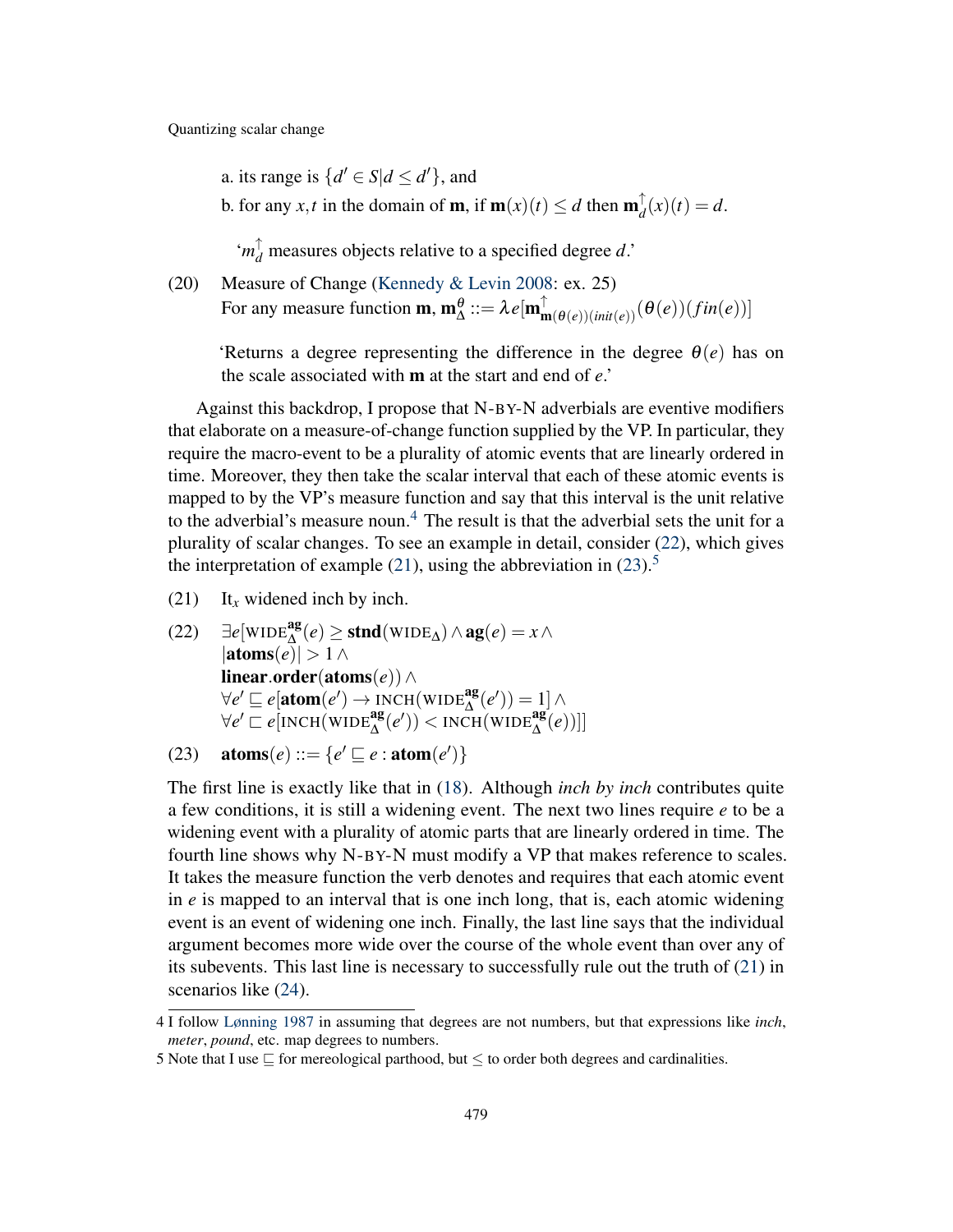- <span id="page-7-0"></span>(24) Suppose a crack widens one inch, then closes again, then widens one inch again, then closes again, etc.
	- a. # The crack widened inch by inch.

The analysis in  $(22)$  thus captures the bottom-line truth conditions of  $(21)$ . It will be true if there is a widening event with many parts, each of which is an event of widening one inch. Moreover, none of these events take place at the same time, and the individual widens at least two inches over the course of the big event. Most importantly, the analysis captures the generalization that was argued for extensively in the previous section. The VP must provide a measure function that maps events to a degrees that N-BY-N can measure. The problem with examples like [\(25\)](#page-7-1), as shown in [\(26\)](#page-7-2), is that *exercise* is a predicate of events. Even though we can understand what [\(25\)](#page-7-1) would mean, *exercise* just does not map events to entities in the domain of the measure noun *inch*. An ✗ marks those places in [\(26\)](#page-7-2) where composition fails.

- <span id="page-7-1"></span>(25) ∗ John exercised meter by meter.
- <span id="page-7-2"></span>(26)  $∃e[EXERCISE(e) ∧ **ag**(e) = x ∧$  $|\text{atoms}(e)| > 1 \land$ linear.order(atoms(*e*))∧  $\forall e' \sqsubseteq e[\text{atom}(e') \rightarrow \text{INCH}(\textbf{X} \text{EXERCISE}(e')) = 1] \land$  $\forall e' \sqsubset e[\text{INCH}(\textbf{X} \text{EXERCISE}(e')) < \text{INCH}(\textbf{X} \text{EXERCISE}(e))]]$

A nice consequence is that we now have a unified explanation for why [\(27\)](#page-7-3) and [\(25\)](#page-7-1) are equally ungrammatical. Even through verbs like *widen* and *ascend* are measure functions, they do not map events to entities in the domain of the measure nouns *pound* and *ounce*, respectively.

<span id="page-7-3"></span>(27) a. ∗ It widened pound by pound.

b. ∗ John ascended ounce by ounce.

Example [\(25\)](#page-7-1) is just another case in which N-BY-N cannot access the right kinds of entities to measure.

While [\(21\)](#page-6-2) contains a COS verb, the analysis immediately extends to IDM verbs if they are taken to denote measure functions. That is, if a verb like *ascend* in [\(28\)](#page-7-4) is treated as a function from events and individuals to the distance that the individual changes in elevation over the course of the event. This is exactly what the interpretation in [\(29\)](#page-8-0) shows.

<span id="page-7-4"></span>(28) He*<sup>x</sup>* ascended meter by meter.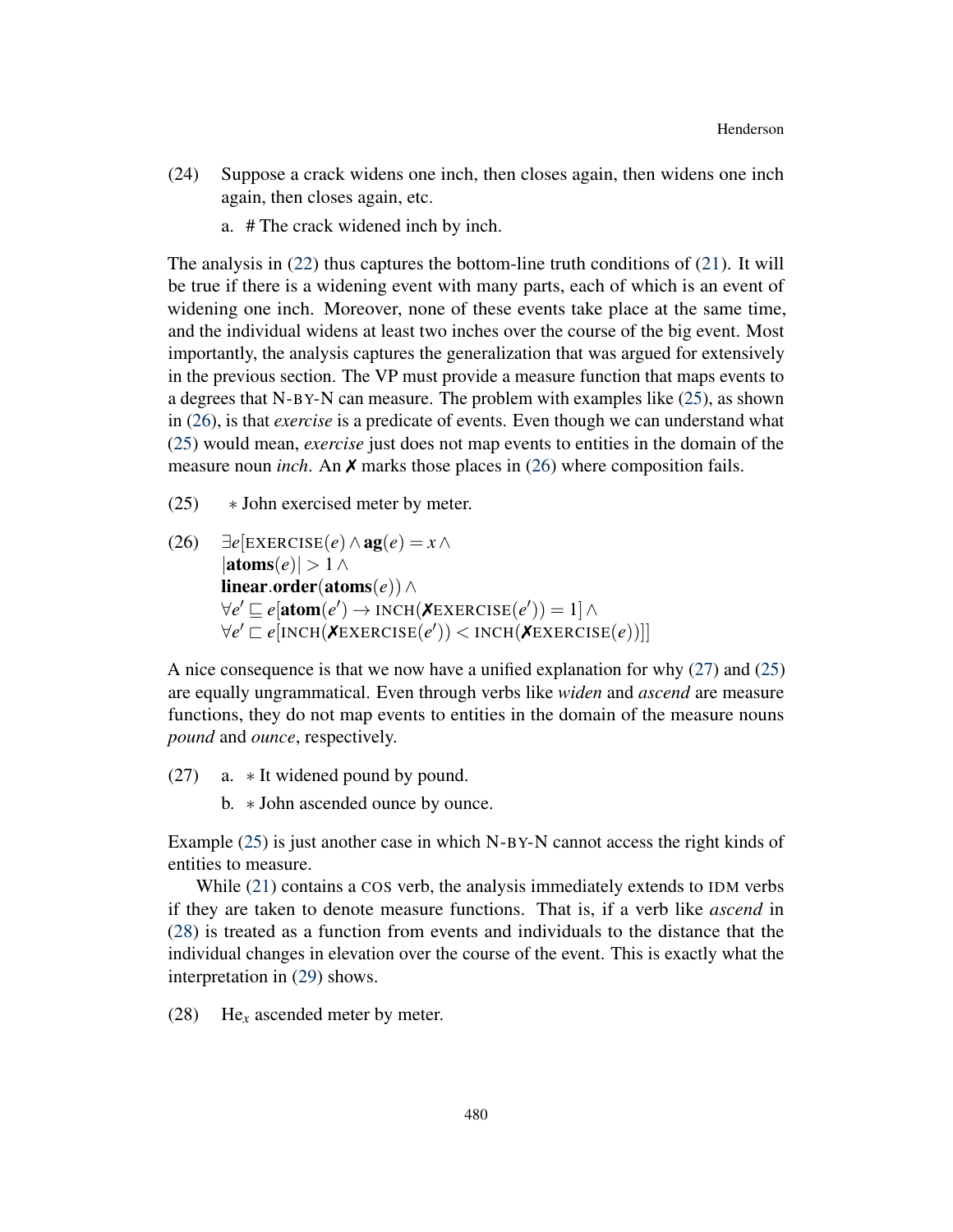<span id="page-8-0"></span>(29) 
$$
\exists e[\text{ASCEND}_{\Delta}^{\text{ag}}(e) \ge \text{stnd}(\text{ASCEND}_{\Delta}) \land \text{ag}(e) = x \land
$$
  
lators(e)| > 1  $\land$   
linear-order(atoms(e))  $\land$   
 $\forall e' \sqsubseteq e[\text{atom}(e') \rightarrow \text{METER}(\text{ASCEND}_{\Delta}^{\text{ag}}(e')) = 1] \land$   
 $\forall e' \sqsubset e[\text{METER}(\text{ASCEND}_{\Delta}^{\text{ag}}(e')) < \text{METER}(\text{ASCEND}_{\Delta}^{\text{ag}}(e))]]$ 

In a manner parallel to [\(21\)](#page-6-2), example [\(28\)](#page-7-4) will be true if there is an ascending event that *x* is the agent of. Moreover, that event must be decomposable into a plurality of linearly ordered atomic ascending events, each of which is an event of *x* ascending one meter. Finally, *x* must ascend at least two meters over the course of the big event.

Though the analysis successfully captures the truth conditions of N-BY-N with IDM and COS verbs in a unified way, it is not so surprising. Both IDM and COS verbs lexicalize a measure function in precisely the same way [\(Kennedy](#page-18-2) [2012;](#page-18-2) [Levin](#page-18-8) [& Rappaport Hovav](#page-18-8) [2010\)](#page-18-8). More difficult are the IT verbs, like *drink* and *eat* in [\(30-](#page-8-1)[31\)](#page-8-2), which do not lexicalize a measure function.

- <span id="page-8-1"></span>(30) She<sub>x</sub> drank the whiskey shot by shot.
- <span id="page-8-2"></span>(31) She<sub>x</sub> ate the pizza slice by slice.

At first pass, it might look like there is no real measurement going on in these examples, but we can show that there is. While a shot can refer to a particular kind of glass holding 1.5 fluid ounces of liquid, it can also refer to the amount of liquid alone. To see this, note that we could use [\(30\)](#page-8-1) truthfully in a situation in which the subject drank the whiskey from a bottle that had one of those special caps that only let out 1.5 ounces at a time. This clearly shows that [\(30\)](#page-8-1) involves an abstract measure, just like those examples with *inch by inch* or *pound by pound*. One might be more skeptical that *slice* in [\(31\)](#page-8-2) can be used as a measure of physical extent, but there is evidence that it can be. Suppose you ask for a slice of pizza and someone brings you this huge slice. It is perfectly acceptable to say something like [\(32\)](#page-8-3).

<span id="page-8-3"></span>(32) That's not a slice, that's 3 slices.

These considerations show that [\(30-](#page-8-1)[31\)](#page-8-2) plausibly involve real measurement, but what provides the degrees that they measure? In examples like [\(28-](#page-7-4)[29\)](#page-8-0), *ascend* is a function from events and individuals to the degree in elevation the individual changes over the course of the event. The adverbial *meter by meter* can then measure those degrees in terms of meters. To have a unified account of N-BY-N, we must say that IT verbs can be converted into measures of an argument's physical extent, e.g., DRINK :  $\langle \varepsilon, t \rangle$  becomes DRINK<sup>th</sup> :  $\langle \varepsilon, d \rangle$ , a function from events to degrees representing the volume of the theme consumed over the course of the event.<sup>[6](#page-0-1)</sup> With

<sup>6</sup> That is, we could think that the alternation between DRINK and DRINK<sup>th</sup> in [\(33\)](#page-9-1) is due to a type of coercion that is available to IT verbs, but not verbs like *exercise* in [\(26\)](#page-7-2).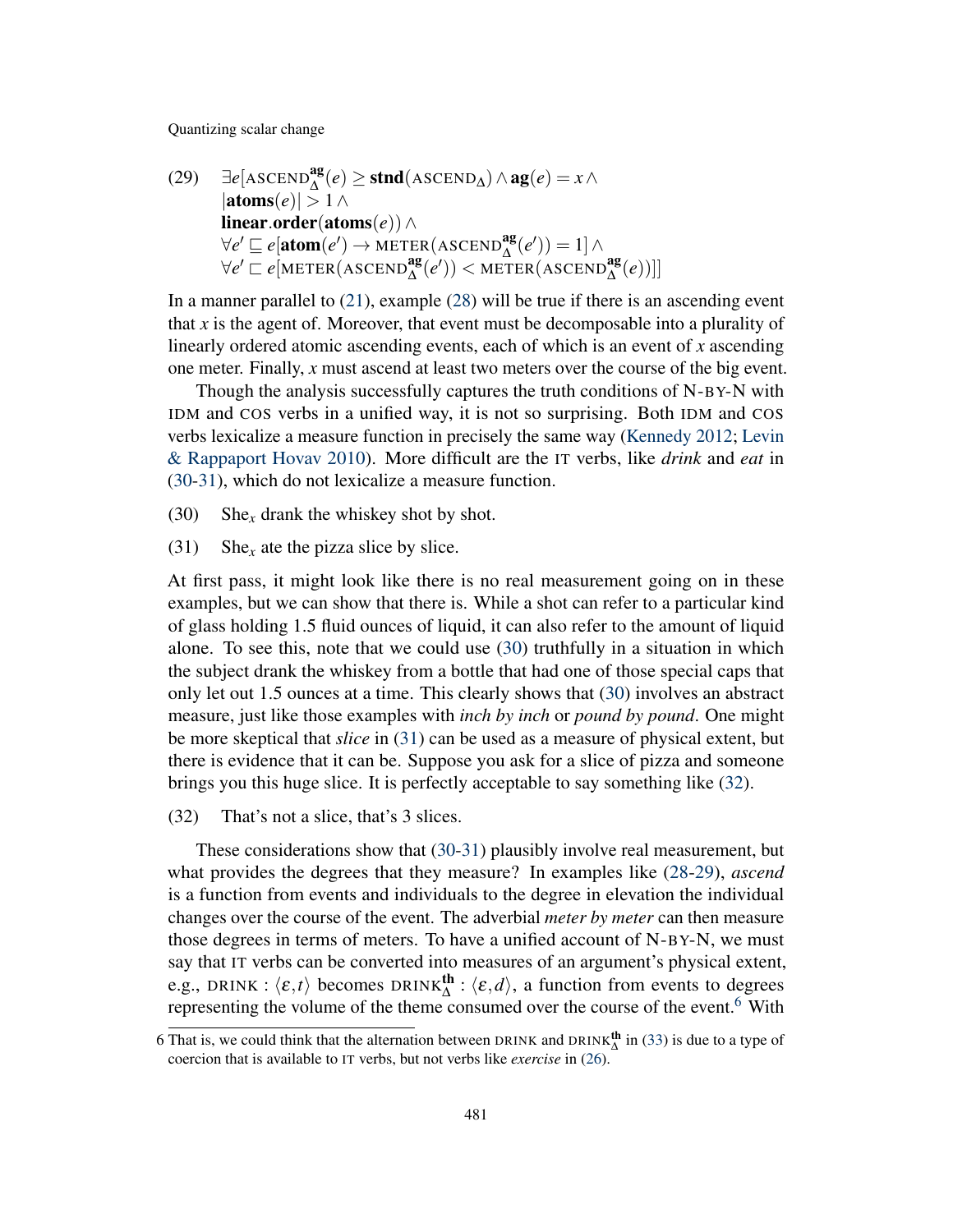this assumption in place, example [\(30\)](#page-8-1) can be translated like [\(33\)](#page-9-1).

<span id="page-9-1"></span>(33)  $\exists e[\text{DRINK}(e) \land \text{ag}(e) = x \land \text{th}(e) = \sigma x.* \text{WHISKEY}(y) \land$  $|\text{atoms}(e)| > 1 \land$ linear.order(atoms(*e*))∧  $\forall e' \sqsubseteq e[\text{atom}(e') \rightarrow \text{SHOT}(\text{DRINK}_{\Delta}^{\text{th}}(e')) = 1] \wedge$  $\forall e' \sqsubset e[\text{SHOT}(\text{DRINK}_{\Delta}^{\text{th}}(e')) < \text{SHOT}(\text{DRINK}_{\Delta}^{\text{th}}(e))]]$ 

Example [\(33\)](#page-9-1) is true just in case there is a drinking event whose agent is *x* and whose theme is the whiskey. Moreover, this event must be able to be broken into a plurality of linearly ordered atomic parts, each of which has a theme whose volume is a shot. Finally, the volume of what is drunk over the course of the whole event is more than what is drunk in any of its parts. While [\(33\)](#page-9-1) does generate the intuitively correct interpretation of [\(31\)](#page-8-2), it makes at least one more correct prediction. Because the derived IT measure-of-change function  $DRINK_{\Delta}^{th}$  is dependent on a theme argument, we correctly predict that objectless IT verbs, like those in [\(15-](#page-5-0)[16\)](#page-5-1), should be ungrammatical with N-BY-N.

With this analysis of IT verbs under N-BY-N modification, we have successfully provided a unified account of N-BY-N in which it elaborates on events of scalar change. Most importantly, this explains the data in section [2,](#page-2-2) which show that the availability of N-BY-N modification closely tracks diagnostics in the previously literature for VPs that denote scalar changes. The interim conclusion is that N-BY-N modification provides more evidence that IT, COS, and IDM verbs pattern together, just as previous authors have argued [\(Hay et al.](#page-18-0) [1999;](#page-18-0) [Kennedy & Levin](#page-18-1) [2008;](#page-18-1) [Kennedy](#page-18-2) [2012\)](#page-18-2). Moreover, we have shown that we can capture the unified behavior of these three verb classes with respect to N-BY-N if these verbs denote scalar changes and if N-BY-N is a scalar modifier.

## <span id="page-9-0"></span>4 Comparing previous approaches

The previous two sections have argued at length for an analysis of N-BY-N that makes it dependent on scalar change. This section shows that the data presented in section [2,](#page-2-2) and captured straightforwardly in section [3,](#page-5-5) cause problems for the three previous analysis of N-BY-N adverbials.

#### 4.1 Part–Whole approaches

Let's first consider the analyses in [Brasoveanu & Henderson](#page-18-4) [2009](#page-18-4) and [Beck & von](#page-18-3) [Stechow](#page-18-3) [2007,](#page-18-3) which are cast in terms of changes in the mereological constitution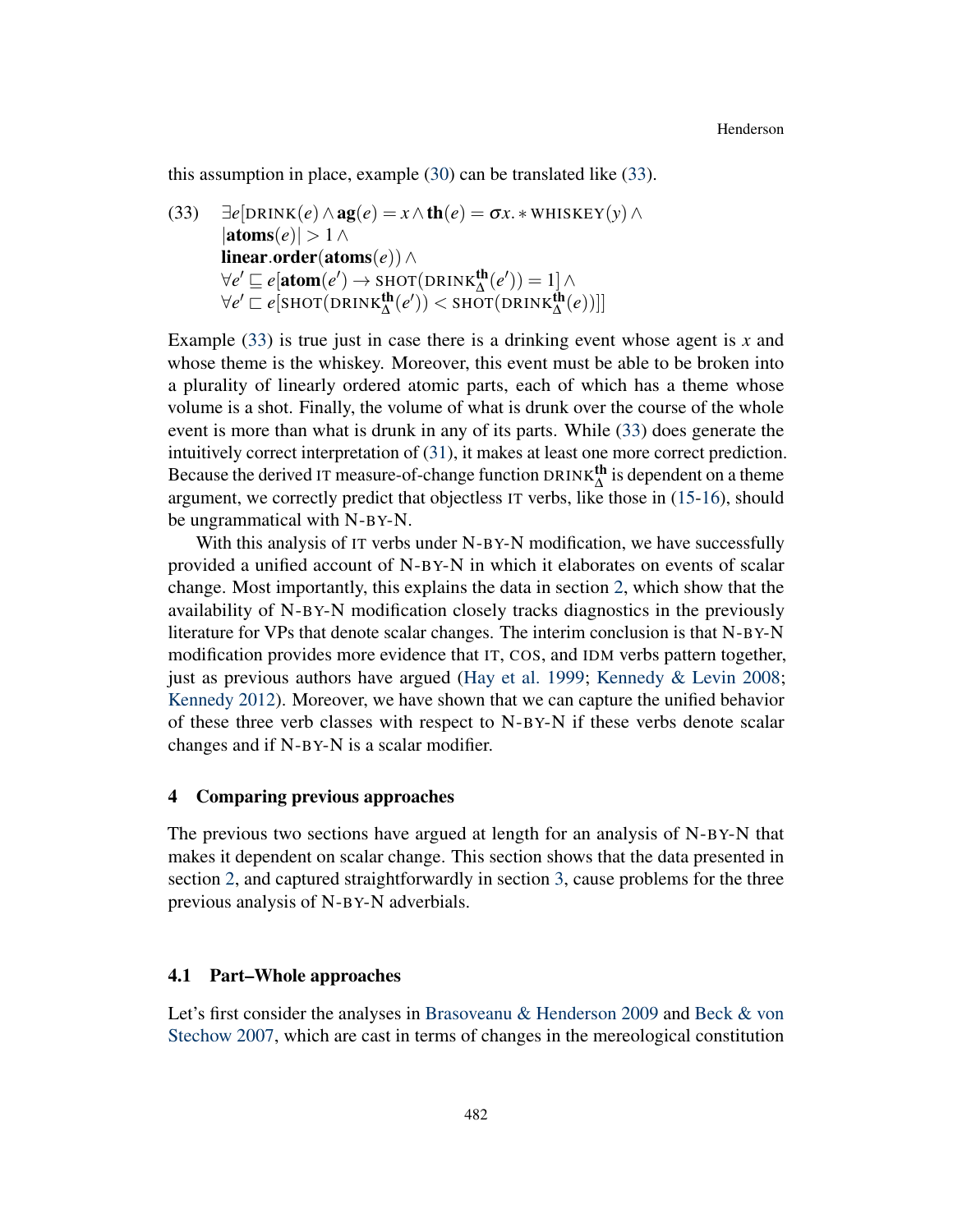of an individual argument over the course of the event. We find that they cannot account for the fact that N-BY-N freely modifies COS and IDM verbs.

[Brasoveanu & Henderson](#page-18-4) [2009](#page-18-4) are primarily focused on NUM-BY-NUM adverbials like *one by one*, but their analysis is clearly meant to be extended to N-BY-N with only minimal modifications. While we will ignore their treatment of the syntaxsemantics interface, which makes extensive use of theta-role indexing in the syntax to guide composition, they give *one by one* a translation like [\(34\)](#page-10-0) below.

<span id="page-10-0"></span>(34) *one by one*<sub> $\theta$ </sub>  $\rightsquigarrow$   $\lambda E_{\epsilon t}.\lambda e_{\epsilon}.E(e) \wedge$  $\mathbf{linear}.\mathbf{order}(\{e'\leq e:\mathbf{atom}(e')\})\land$  $|\{\theta(e'): e' \leq e \wedge \text{atom}(e')\}| > 1 \wedge$  $\forall e' \leq e(\text{atom}(e') \rightarrow \text{atom}(\theta(e')))$ 

We can see here that a NUM-BY-NUM adverbial requires the event argument to be a plural event and the indexing theta-role must map that event to a plural individual. The event's parts must be temporally sequenced and each atomic part must be mapped by the indexing theta-role to an individual of the cardinality given by NUM, in this case, *one* or equivalently, by the predicate atom. The interpretation for a sentence like [\(35\)](#page-10-1) is provided in [\(36\)](#page-10-2) below. A picture of the resulting interpretation is shown in [\(37\)](#page-10-3).

- <span id="page-10-1"></span>(35) The<sup>ag</sup> boys recited "The Raven"<sup>th</sup> one by one<sub>ag</sub>.
- <span id="page-10-2"></span> $\exists e_{\varepsilon}(\text{RECTTE}(e) \wedge \text{th}(e) = \text{THE-RAVEN} \wedge$  $ag(e) = \sigma x.*$ BOY $(x) \wedge$ runtime $(e) \prec t_{now} \wedge$  $\mathbf{linear}.\mathbf{order}(\lbrace e' \leq e : \mathbf{atom}(e') \rbrace) \land$  $|\{ag(e') : e' \leq e \land atom(e')\}| > 1 ∧$  $\forall e' \leq e(\text{atom}(e') \rightarrow \text{atom}(\text{ag}(e'))))$
- <span id="page-10-3"></span>(37)  $e = e_1 \oplus e_2 \oplus ...$  $atom(e_1)$   $atom(e_2)$  ...  $\text{ runtime}(e_1) \prec \text{ runtime}(e_2) \prec \dots$  $the.bovs = boy_1 \oplus boy_2 \oplus ...$  $\text{atom}(boy_1)$   $\text{atom}(boy_2)$  ...  $ag(e_1) = boy_1$   $ag(e_2) = boy_2$  ...

The formula in [\(36\)](#page-10-2) is true just in case there is an event *e* of reciting "The Raven," which has at least two atomic parts that are linearly ordered by time, and which are mapped by **ag** to two different parts of the sum of some contextually salient boys.

As mentioned, while [Brasoveanu & Henderson](#page-18-4) [\(2009\)](#page-18-4) discuss N-BY-N adverbials, they do not provide an analysis of them. A minimal extension of their account, though, would treat them like in [\(38\)](#page-11-0).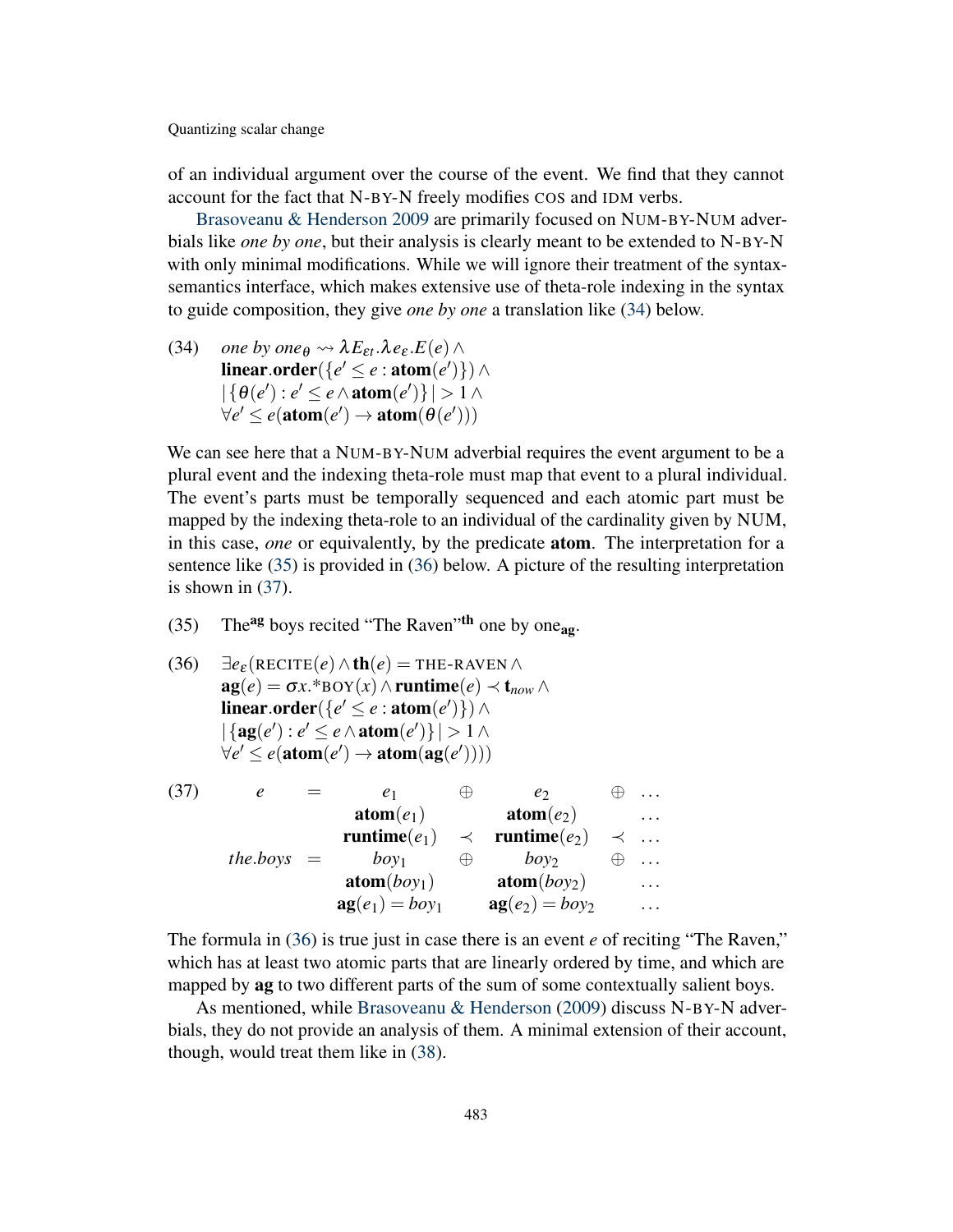<span id="page-11-0"></span>(38) *N by*  $N_{\theta} \rightsquigarrow \lambda E_{\epsilon t}.\lambda e_{\epsilon} E(e) \wedge$  $linear-order({e'} \leq e:atom(e')) \wedge$  $|\{\theta(e'): e' \leq e \wedge \text{atom}(e')\}| > 1 \wedge$  $\forall e' \leq e$ (**atom**(*e'*) →  $\overline{\mathbb{Q}}$  $\stackrel{\sim}{N}(\theta(e')))$ 

The resulting translation for sentence [\(39\)](#page-11-1) is provided in [\(40\)](#page-11-2) below. The plural event  $e$  of eating is broken into atomic subevents  $e'$  that satisfy three properties: (*i*) the subevents are temporally sequenced, (*ii*) they involve more than one entity as their theme, and (*iii*) each and every one of their themes is a piece. That each such piece is actually a piece of cake follows from the fact that the macro-event *e* has the cake as its theme.

- <span id="page-11-1"></span>(39) John ate the<sup>th</sup> cake piece by piece<sub>th</sub>.
- <span id="page-11-2"></span>(40)  $\exists e_{\varepsilon}(\text{EAT}(e) \wedge \text{th}(e) = \sigma x \cdot \text{CAKE}(x) \wedge \text{ag}(e) = \text{JOHN} \wedge \text{runtime}(e) \prec \text{t}_{now} \wedge$  $\mathbf{linear}.\mathbf{order}(\{e'\leq e:\mathbf{atom}(e')\})\land$  $|\{\text{th}(e') : e' \leq e \land \text{atom}(e')\}| > 1 \land$  $\forall e' \leq e(\text{atom}(e') \rightarrow \text{PIECE}(\text{th}(e'))))$

While the analysis clearly captures the intuitively correct interpretation of [\(39\)](#page-11-1), notice that *eat* is an IT verb. As such, the physical extent of its internal argument provides a way to measure out the event. This means that structuring how parts of the individual argument participate in parts of the event argument, as [Brasoveanu](#page-18-4) [& Henderson](#page-18-4) [\(2009\)](#page-18-4) do, is the same as measuring events in terms of the physical extent of an argument, as we do in section [3.](#page-5-5) The analyses come apart, though, when we consider the interaction of N-BY-N with IDM and COS verbs. Consider example [\(41\)](#page-11-3), which contains an IDM verb. Its interpretation, following [Brasoveanu](#page-18-4) [& Henderson](#page-18-4) [2009,](#page-18-4) would be [\(42\)](#page-11-4).

- <span id="page-11-3"></span>(41) The<sup>ag</sup> plane descended meter by meter<sub>ag</sub>.
- <span id="page-11-4"></span>(42)  $\exists e_{\varepsilon}(\text{DESCEND}(e) \land \text{ag}(e) = \sigma x.\text{PLANE}(x) \land \text{runtime}(e) \prec \text{t}_{now} \land$  $linear-order({*e*' ≤ *e* : atom(*e*')) ∧$  $|\{\text{th}(e') : e' \leq e \land \text{atom}(e')\}| > 1 \land$  $\forall e' \leq e(\text{atom}(e') \rightarrow \text{METER}(\text{th}(e'))))$

Even under a charitable interpretation, [\(42\)](#page-11-4) is nonsense. It would be true if there were a sequence of descending events, and each of those events had a meter-long part of the plane as its agent. The problem is that [\(41\)](#page-11-3) does not describe how parts of an argument participate in a plural event over time. Instead, it describes how the argument as a whole changes relative to a measure. The analysis developed in section [3](#page-5-5) is able to account for [\(41\)](#page-11-3) straightforwardly because it is couched in terms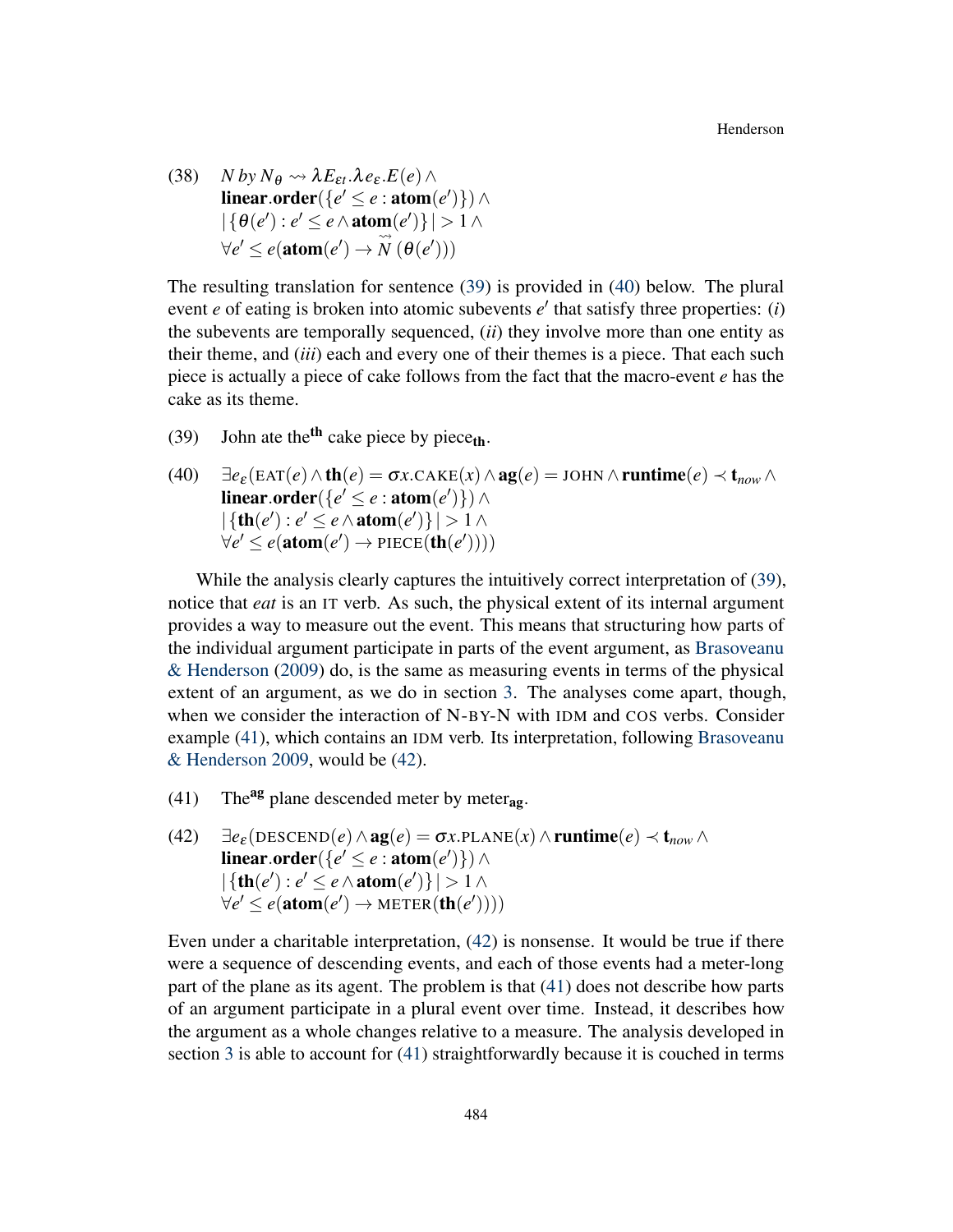of scalar changes. In contrast, the account in [Brasoveanu & Henderson](#page-18-4) [2009,](#page-18-4) which is couched in terms of parts and wholes, cannot be easily extended to deal with the modification of IDM and COS verbs by N-BY-N.

The analysis in [Brasoveanu & Henderson](#page-18-4) [2009](#page-18-4) not only undergenerates, it also overgenerates. Since the analysis does not treat N-BY-N as a scalar modifier, it incorrectly predicts that it should be grammatical with predicates of non-scalar change. For example, [Brasoveanu & Henderson](#page-18-4) [2009](#page-18-4) would give [\(43\)](#page-12-0) the translation in [\(44\)](#page-12-1), which is perfectly coherent. It is true if the ballerinas are the agent of a whirling event whose atomic parts are linearly ordered in time and have dancers as agents.

- <span id="page-12-0"></span> $(43)$   $\ast$  The ballerinas whirled dancer by dancer.
- <span id="page-12-1"></span> $\exists e_{\varepsilon}$ (WHIRL $(e) \wedge \text{ag}(e) = \sigma x. * \text{BALLERINAS}(x) \wedge \text{runtime}(e) \prec \text{t}_{now} \wedge$  $\mathbf{linear}.\mathbf{order}(\lbrace e' \leq e : \mathbf{atom}(e') \rbrace) \land$  $|\{ag(e') : e' \le e \land atom(e')\}| > 1 ∧$  $\forall e' \leq e(\text{atom}(e') \rightarrow \text{DANCER}(\text{ag}(e'))))$

It is not hard to imagine a simple situation in which [\(44\)](#page-12-1) is true, for example, at a performance where each dancer enters the stage whirling. The problem is that [\(43\)](#page-12-0) cannot mean this. [Brasoveanu & Henderson](#page-18-4) [2009](#page-18-4) cannot predict the infelicity of [\(44\)](#page-12-1), though a scalar treatment does so immediately.

We have seen that the analysis in [Brasoveanu & Henderson](#page-18-4) [2009](#page-18-4) both undergenerates and overgenerates because it fails to recognize the tight connection between N-BY-N and verbs of scalar change. While the analysis in [Beck & von Stechow](#page-18-3) [2007](#page-18-3) has a radically difference syntax-semantics interface, it has the same set of problems. First, Beck  $\&$  von Stechow [\(2007\)](#page-18-3) treat the N-BY-N construction as basic and use its analysis as the basis for the account of a variety of pluractional adverbials. Unlike [Brasoveanu & Henderson](#page-18-4) [\(2009\)](#page-18-4), they are not primarily interested in distributivity, but in how verb phrases come to denote predicates of pluralities, especially under modification by N-BY-N adverbials. Thus, Beck  $&$  von Stechow [\(2007\)](#page-18-3) aim to compositionally generate the bottom-line truth conditions of sentences like [\(39\)](#page-11-1), which they give as [\(45\)](#page-12-2).

<span id="page-12-2"></span>(45) [\(39\)](#page-11-1) is true of an event *e* iff the relevant division of the cake is into pieces, and each piece was eaten by John in a relevant subevent of *e*, and each relevant subevent of *e* is an eating of one of the pieces by John.

To generate the truth conditions in  $(45)$ , [Beck & von Stechow](#page-18-3) [\(2007\)](#page-18-3) take the term "pluractionality" at face value and introduce syntactically-covert pluralization operators, defined basically as in [\(46\)](#page-13-0) below (see [Beck & von Stechow](#page-18-3) [2007:](#page-18-3) 234,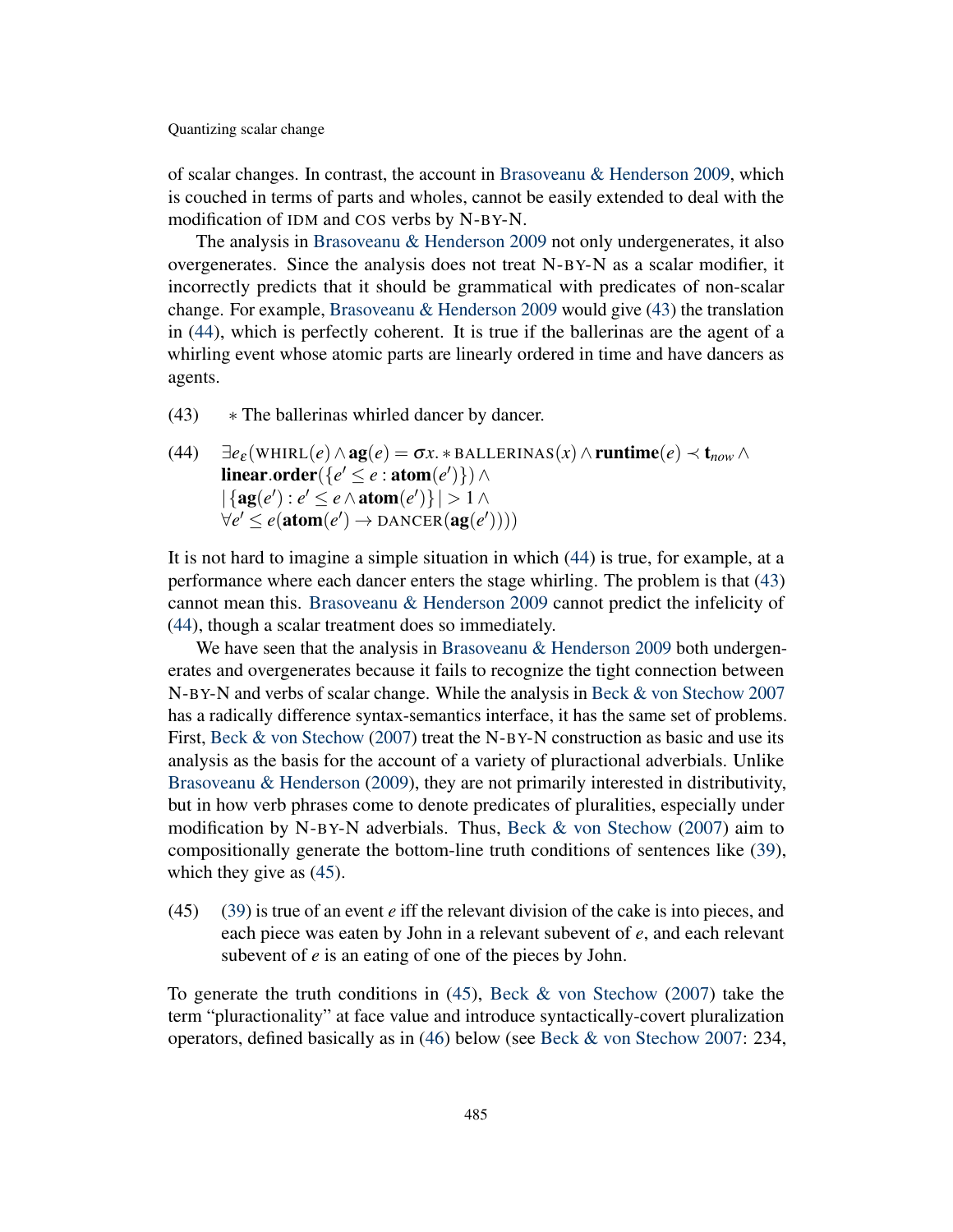ex. 66).<sup>[7](#page-0-1)</sup>

<span id="page-13-0"></span>(46) 
$$
PL \rightsquigarrow \lambda Cov.\lambda R_{e(\epsilon t)}.\lambda x_e.\lambda e_{\epsilon}.
$$
  
 $PARTITION(Cov, e \oplus x) \wedge [**\lambda y_e.\lambda e'_{\epsilon}.Cov(e') \wedge Cov(y) \wedge R(y)(e')] (x)(e)$ 

The operator *PL* applies to a cover, a relation *R* between individuals and events of type  $e(\varepsilon t)$ , a plural individual x, and a plural event *e* and requires: (*i*) the cover to be a partition of (the sum of) the plural event and the plural individual and (*ii*) each pair of subparts in the cover to satisfy the relation  $R$ . The operator  $**$  is cumulative closure over relations: for any *R* of type  $e(\varepsilon t)$ , \*\**R* is the smallest relation such that  $R \subseteq$  \*\**R* and, if  $\langle x, e \rangle$ ,  $\langle y, e' \rangle \in$  \*\**R*, then  $\langle x \oplus y, e \oplus e' \rangle \in$  \*\**R*.

The contribution of pluractional adverbials is to further constrain the cover over individuals *Cov* that the pluralization operator *PL* requires. For example, the adverbial *piece by piece* requires each *y* that is a part of *x* (according to *Cov*) to be a piece (see (67c) and (70) in [Beck & von Stechow](#page-18-3) [2007:](#page-18-3) 234-235). The example in [\(47\)](#page-13-1) below is assigned the logical form (LF) in [\(48\)](#page-13-2) and is compositionally interpreted as shown in [\(49\)](#page-13-3) (see [Beck & von Stechow](#page-18-3) [2007:](#page-18-3) 234, ex. 67). To derive the intuitively-correct interpretation, the direct object *the cake* has to be QR-ed and, crucially, we need to assume that the  $\lambda$ -abstractor associated with the QR-ed direct object is syntactically independent from it. This is needed because the pluralization operator *PLCov* and the adverbial *piece by piece* have to be tucked between the QR-ed object and its associated  $λ$ -abstractor.

- <span id="page-13-1"></span>(47) John ate the cake piece by piece.
- <span id="page-13-2"></span>(48) [the cake]<sub>2</sub>  $[PL_{Cov}$  [piece by piece  $[\lambda 2$  [John ate  $t_2$ ]]]]
- <span id="page-13-3"></span>(49)  $\exists e(\text{runtime}(e) \prec t_{now} \land PARTITION(Cov, e \oplus \text{THE-CAKE}) \land$  $\langle e, \text{THE-CAKE} \rangle \in$ \*\* $\lambda y. \lambda e'.Cov(y) \wedge Cov(e') \wedge \text{PIECE}(y) \wedge \text{EAT}(e', \text{JOHN}, y))$

Example [\(49\)](#page-13-3) gives exactly those intuitively correct truth conditions in [\(45\)](#page-12-2). The sentence is true just in case you can divide the eating event and the cake into event–piece pairs, each of which satisfies the eating relation with John as its agent.

Just as with [Brasoveanu & Henderson](#page-18-4) [2009,](#page-18-4) the account in [Beck & von Stechow](#page-18-3) [2007](#page-18-3) does not predict the ability of N-BY-N to modify COS and IDM verbs. The problem is that the analysis requires parts of the individual argument to satisfy the nominal in the N-BY-N adverbial. As we have seen, though, this type of relationship does not hold when N-BY-N modifies COS and IDM verbs. At the same time, the

<sup>7</sup> In fact, the paper is built as an argument for the pervasiveness of cover-based, two place pluralization operators like [\(46\)](#page-13-0) in natural language.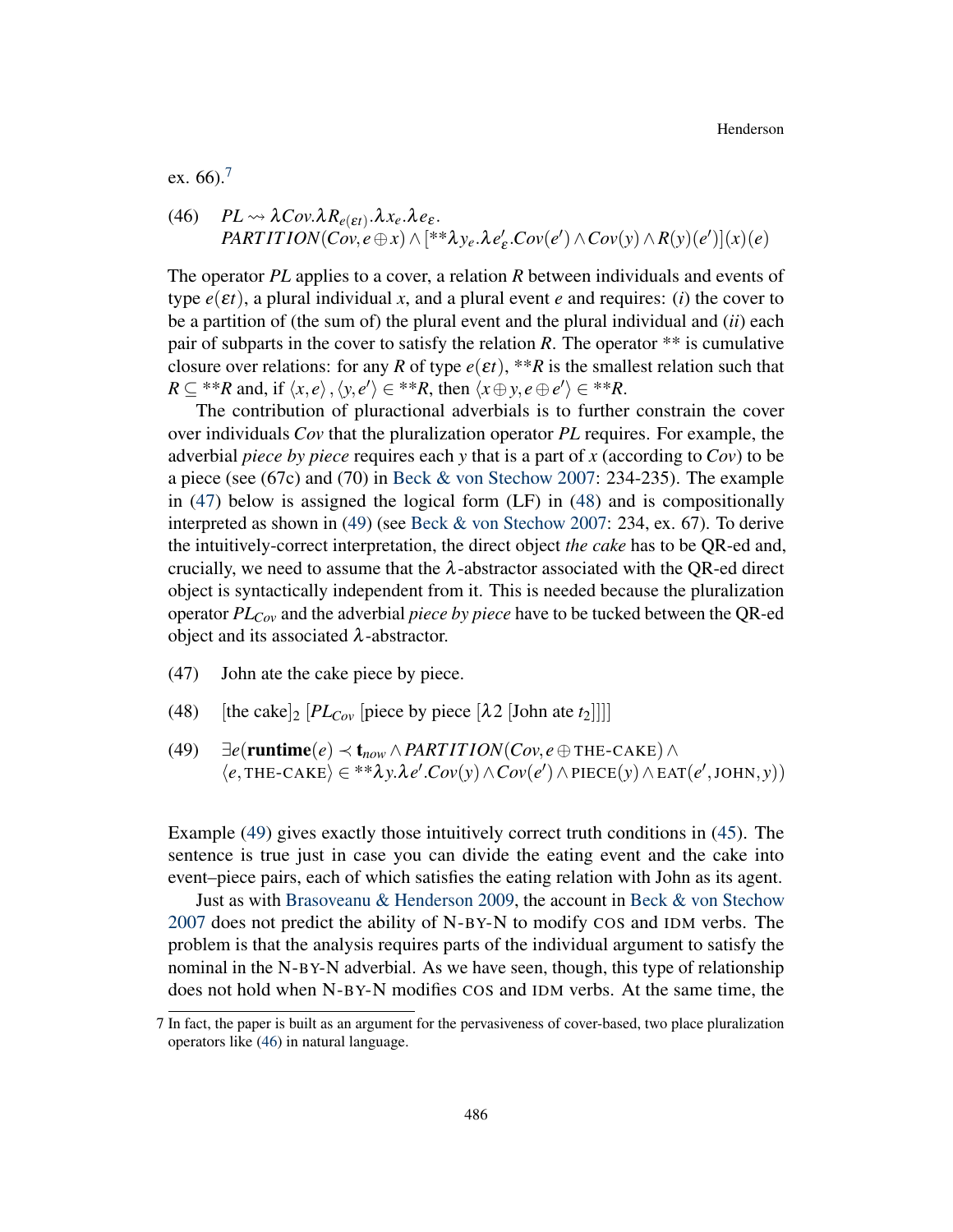analysis also overgenerates, predicting that N-BY-N can modify predicates of nonscalar change. Consider example [\(9a\)](#page-3-0), which we have seen before. [Beck & von](#page-18-3) [Stechow](#page-18-3) [2007](#page-18-3) would give [\(9a\)](#page-3-0) the interpretation in [\(50\)](#page-14-0). We merely partition the main event and the ballerinas into parts where the event part is a whirling event and the individual part is a dancer. While the translation in [\(50\)](#page-14-0) is perfectly coherent, example [\(9a\)](#page-3-0) just does not have this reading.

<span id="page-14-0"></span>(50)  $\exists e \exists \mathbf{d}(\mathbf{runtime}(e) \prec \mathbf{t}_{now} \land \text{PARTITION}(Cov, e \oplus \text{BALLERINA}) \land$  $\langle e, \mathbf{x} \rangle$  ∈ \*\* $\lambda \mathbf{y}.\lambda e'.Cov(\mathbf{y}) \wedge Cov(e') \wedge \text{DANCER}(\mathbf{y}) \wedge \text{WHIRL}(e', \mathbf{y}))$ 

These two incorrect predictions show that [Beck & von Stechow](#page-18-3) [2007,](#page-18-3) like [Brasoveanu & Henderson](#page-18-4) [2009,](#page-18-4) misses an important generalization. N-BY-N modification elaborates on scalar changes. By tying the analysis too closely to the part–whole structure of a nominal argument, both of these previous analyses fail to explain the distributional patterns introduced in section [2.](#page-2-2) This puts the analysis developed in section [3](#page-5-5) at a significant empirical advantage.

#### 4.2 A previous measure-based analysis

While the two previous analyses of N-BY-N in English are similar, there are accounts of analogous adverbials in other languages that are closer to the analysis proposed in section [3.](#page-5-5) In particular, [Braginsky & Rothstein](#page-18-5) [\(2008\)](#page-18-5) analyze Russian N-ZA-N as a measure modifier that elaborates on the incremental chain of events that accomplishments denote. While this analysis can account for the fact that N-BY-N adverbials target verbs of scalar change, we show that it incorrectly restricts the distribution of these modifiers. While many verbs of scalar change are incidentally accomplishments, N-BY-N does not care about the aktionsart of the verb phrase it modifies.

Russian N-ZA-N adverbials make only a small showing in [Braginsky & Roth](#page-18-5)[stein](#page-18-5) [2008.](#page-18-5) The primary focus of the paper is the Russian counterpart of *gradually*, namely *postepenno*, which preferentially targets accomplishments. The idea underlying the analysis of N-ZA-N is that it is akin to *postepenno*, but it specifies, via a measure, how the gradual change proceeds.

Because this analysis is rooted in the analysis of accomplishments, let's first consider the treatment of accomplishments. While there is not enough space for a full exposition, the core idea is that accomplishments are composed of two events, an activity and a temporally extended BECOME event. The first conjunct in [\(51\)](#page-15-0) says that the event *e* is the sum of two temporally coextensive events. The rest of the first line in [\(51\)](#page-15-0) requires  $e_1$  to be an activity with a theme *x*. The second line says that  $e_2$  is a BECOME event that shares an argument with the activity. Finally,  $(51)$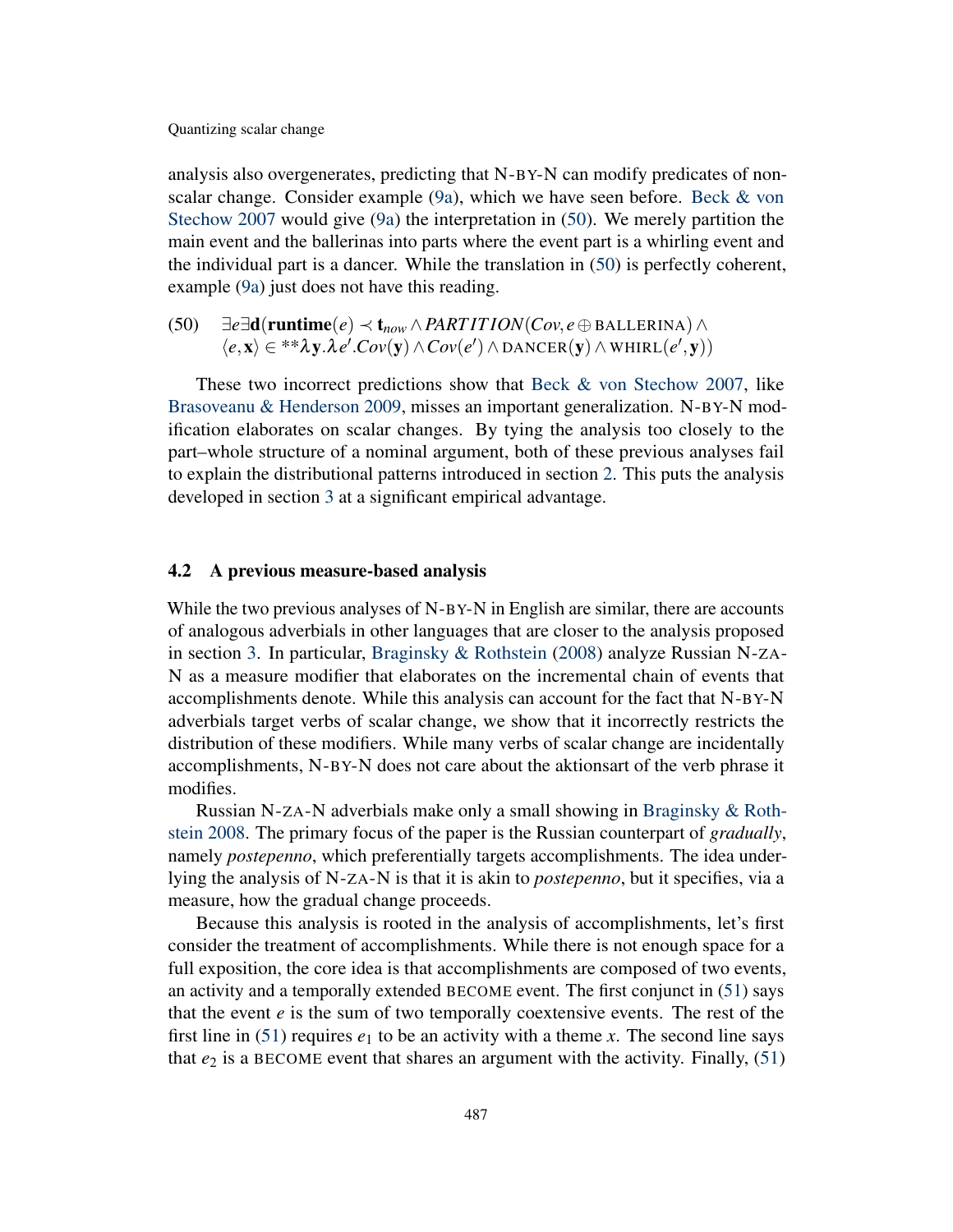requires that  $e_1, e_2$ , and  $C(e_2)$  stand in an incremental relationship, where  $C(e_2)$  is a set of stages of *e*<sup>2</sup> (in the sense of [Landman](#page-18-9) [2008\)](#page-18-9), and *e*<sup>2</sup> is a BECOME event. The incremental relationship means that the parts of  $e_2$  that are given by  $C(e_2)$  can be mapped in a one-to-one way onto parts of  $e_1$  that share the same temporal trace.

<span id="page-15-0"></span>(51) 
$$
\lambda x \lambda e \exists e_1 \exists e_2 [e =^s (e_1 \pm e_2) \wedge P_{\text{ACTIVITY}}(e_1) \wedge \text{th}(e_1) = x \wedge
$$
  
BECOME-P(e<sub>2</sub>)  $\wedge$  arg(e<sub>2</sub>) = th(e<sub>1</sub>)  $\wedge$  INCR(e<sub>1</sub>, e<sub>2</sub>, C(e<sub>2</sub>))]

Essentially, [\(51\)](#page-15-0) says that an event is an accomplishment if it is composed of an extended BECOME event whose stages can be lined up temporally with parts of an activity event. With this in mind, the core proposal for N-ZA-N is clear. It places requirements on the stages of the BECOME event, namely those events in  $C(e_2)$ . They must each satisfy the measure given by N-ZA-N. Thus, a sentence like [\(52\)](#page-15-1) is interpreted like [\(53\)](#page-15-2), where the last four lines give the contribution of N-ZA-N. $8$ 

<span id="page-15-1"></span>(52) [Braginsky & Rothstein](#page-18-5) [2008:](#page-18-5) ex. 46b

Ivan el cornfleks ložka za ložka. Ivan ate cornflakes spoon by spoon

'Ivan ate cornflakes spoonful by spoonful.'

<span id="page-15-2"></span>(53) Braginsky & Rothstein 2008: ex. 49  
\n
$$
\exists e, e_1, e_2 \mid e =^s (e_1 \pm e_2) \land \text{EAT}(e_1) \land \text{ag}(e_1) = \text{JOHN} \land
$$
  
\n $\text{th}(e_1) = \text{THE. CORNFLAKES}(x) \land \text{BECOME\_EATEN}(e_2) \land$   
\n $\text{arg}(e_2) = \text{th}(e_1) \land \text{INCR}(e_1, e_2, C(e_2)) \land$   
\n $\forall e' \in C(e_2) : e' \in \text{EAT}_{\text{ACTIVITY}} \land$   
\n $\text{MEAS}(e') \in \text{R}_{\text{SPOONFUL}} \land$   
\n $\forall n' < n : \exists e'' \in C(e_2) : \text{MEAS}(e'') = \langle n', \text{SPOONFUL} \rangle)$ 

In particular, the last four lines of [\(53\)](#page-15-2) place conditions on the stages of the BECOME event  $e_2$ . First, each of the stages has to be an eating event. Second, each of those eating events must be measurable in terms of spoonfuls. Finally, for any eating event in  $C(e_2)$  that is of spoonful measure *n*, there is a stage in  $C(e_2)$  that is of spoonful measure *n*−1. This ensures that the BECOME event takes place in terms of single-spoonful increments.

While I am unable to address the Russian data head on (because [Braginsky](#page-18-5) [& Rothstein](#page-18-5) [2008](#page-18-5) does not discuss generalizations like those in section [2\)](#page-2-2), there are good reasons to reject this analysis for English N-BY-N, even though it can

<sup>8</sup> It is not clear why [Braginsky & Rothstein](#page-18-5) [2008](#page-18-5) translates the object of [\(52\)](#page-15-1) with a bare plural and [\(53\)](#page-15-2) with the definite article.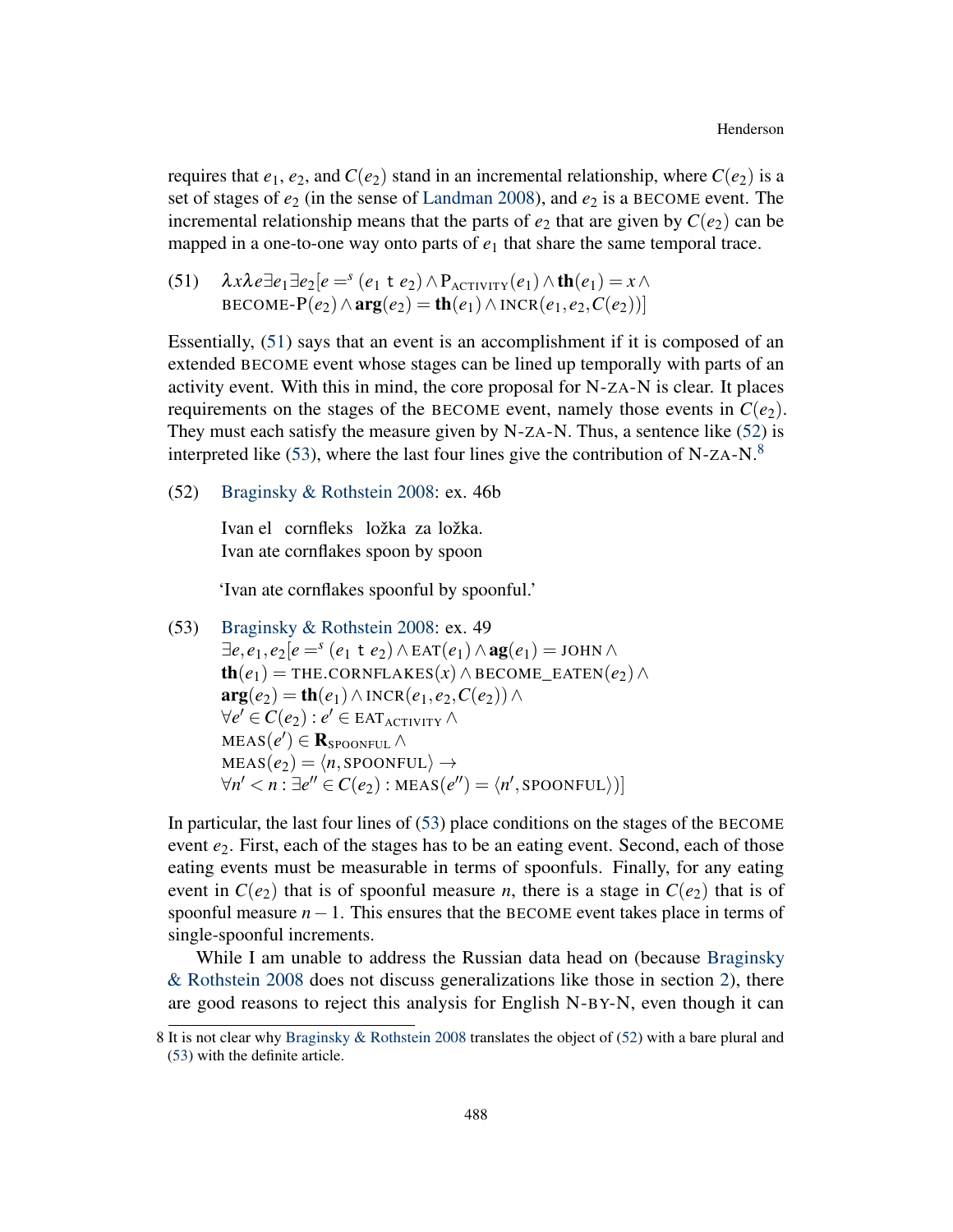straightforwardly account for the data in section [2.](#page-2-2) First, N-BY-N freely modifies VPs that are transparently not accomplishments. We can see this because N-BY-N and *for*-adverbials are not in complementary distribution.

- <span id="page-16-0"></span>(54) a. John ate cornflakes spoonful by spoonful for an hour.
	- b. The crack widened inch by inch for three hours.
	- c. The sailors lowered the leadline foot by foot for an hour, but it never struck bottom.

If N-BY-N must modify the stages of an extended BECOME event, that is, of an accomplishment, then the examples in [\(54\)](#page-16-0) should be ungrammatical.

The second problem, which is related, is that N-BY-N need not modify a VP that denotes a BECOME event. Under its normal definition [\(Dowty](#page-18-10) [1979\)](#page-18-10), *e* is a BECOME  $\phi$  event just in case  $\neg \phi$  holds at the start of *e* and  $\phi$  holds at the end of *e*. As [Kennedy & Levin](#page-18-1) [\(2008\)](#page-18-1) note, deadjectival verbs of scalar change cannot be analyzed via BECOME because open and lower-closed scale adjectives do not license the correct entailment.

- <span id="page-16-1"></span>(55) a. The crack widened  $\Rightarrow$  The crack is wide.
	- b. The soup cooled  $\Rightarrow$  The soup is cool.

The analysis in [\(53\)](#page-15-2) clearly predicts that N-BY-N can only modify BECOME events. This means that it should not be able to modify those VPs in [\(55\)](#page-16-1), but the prediction is not borne out.

- (56) a. The crack widened inch by inch (but it never got wide).
	- b. The soup cooled degree by degree (but it never got cool).

What both of these examples show is that it is wrong to tie the licensing of N-BY-N to the aspectual properties of the VP it modifies. Instead, N-BY-N cares only about whether it is modifying a VP that denotes events of scalar change.

While our analysis avoids the problems that one encounters when extending the analysis in [Braginsky & Rothstein](#page-18-5) [2008](#page-18-5) to English, we have not critiqued the general strategy pursued in that work.<sup>[9](#page-0-1)</sup> Recall that their idea is that N-ZA-N is a flavor of *postepenno* 'gradually'. The fact that *gradually* is, in fact, grammatical with atelic interpretations of degree achievements suggests that this might be the case.

(57) a. The crack widened gradually for an hour (but it never got wide).

b. The soup cooled gradually for thirty minutes (but it never got cool).

<sup>9</sup> I need to thank four anonymous SALT reviewers and Louise McNally for pressing me on this point.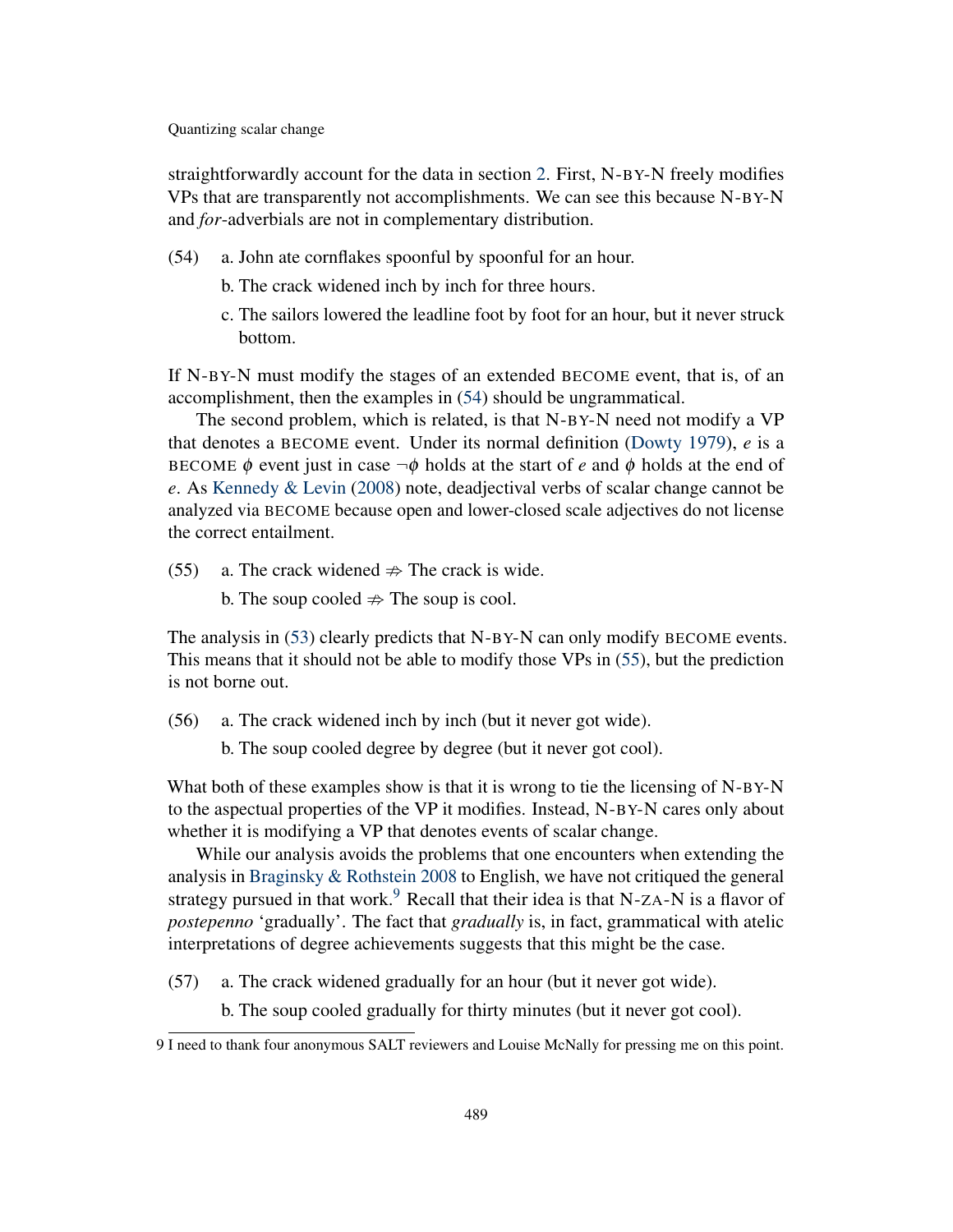The problem with this route is that *gradually* has a wider distribution than N-BY-N. Examples [\(58-](#page-17-0)[59\)](#page-17-1) show that it is grammatical with verbs of non-scalar change, and thus patterns with other similar modifiers, but not N-BY-N.

- <span id="page-17-0"></span>(58) a. They left the stage gradually.
	- b. ∗ They left the stage dancer by dancer.
	- c. They left the stage one by one.
	- d. Dancer after dancer left the stage.
- <span id="page-17-1"></span>(59) a. They arrived for morning practice gradually.
	- b. ∗ They arrived for morning practice player by player.
	- c. They arrived for morning practice one by one.
	- d. Player after player arrived for morning practice.

While it would interesting to explore the connections between *gradually* and N-BY-N, facts like these argue against a unified analysis. In fact, the data in [\(58](#page-17-0)[-59\)](#page-17-1) accord with the idea developed in the previous two sections. While *gradually* can modify various kinds of extended changes, N-BY-N only modifies scalar changes.

### 5 Conclusions

The distribution of N-BY-N has been the empirical focus of this work. While previous accounts like [Braginsky & Rothstein](#page-18-5) [2008](#page-18-5) have recognized that N-BY-N involves measurement, this is the first paper that explores in detail the systematic connection between N-BY-N and scalar change. We have shown that N-BY-N can licitly modify a VP just when [Kennedy & Levin](#page-18-1) [2008](#page-18-1) and [Levin & Rappaport Hovav](#page-18-8) [2010](#page-18-8) predict it should denote a scalar change. The fact that N-BY-N has the predicted distribution is a new piece of evidence that supports their analysis. In particular, IT verbs must be able to denote scalar changes because, if not, we would have no explanation for why N-BY-N also easily modifies COS and IDM verbs, but fails to modify VPs that clearly cannot denote scalar changes. A unified analysis therefore demands classifying IT verbs with these other verbs of scalar change. We have also seen that N-BY-N can only modify IT verbs when they have an overt internal argument. Thus, the analysis not only supports the proposal that IT verbs need a unified analysis with COS and IDM verbs, but also the proposal that IT verbs stand apart by inheriting their scales from the physical extent of their internal arguments [\(Kennedy](#page-18-2) [2012;](#page-18-2) [Levin & Rappaport Hovav](#page-18-8) [2010\)](#page-18-8).

Finally, the analysis improves our understanding of the interpretation of N-BY-N adverbials on their own terms. It was shown that the two previous non-scalar accounts of N-BY-N in English, namely [Beck & von Stechow](#page-18-3) [2007;](#page-18-3) [Brasoveanu &](#page-18-4)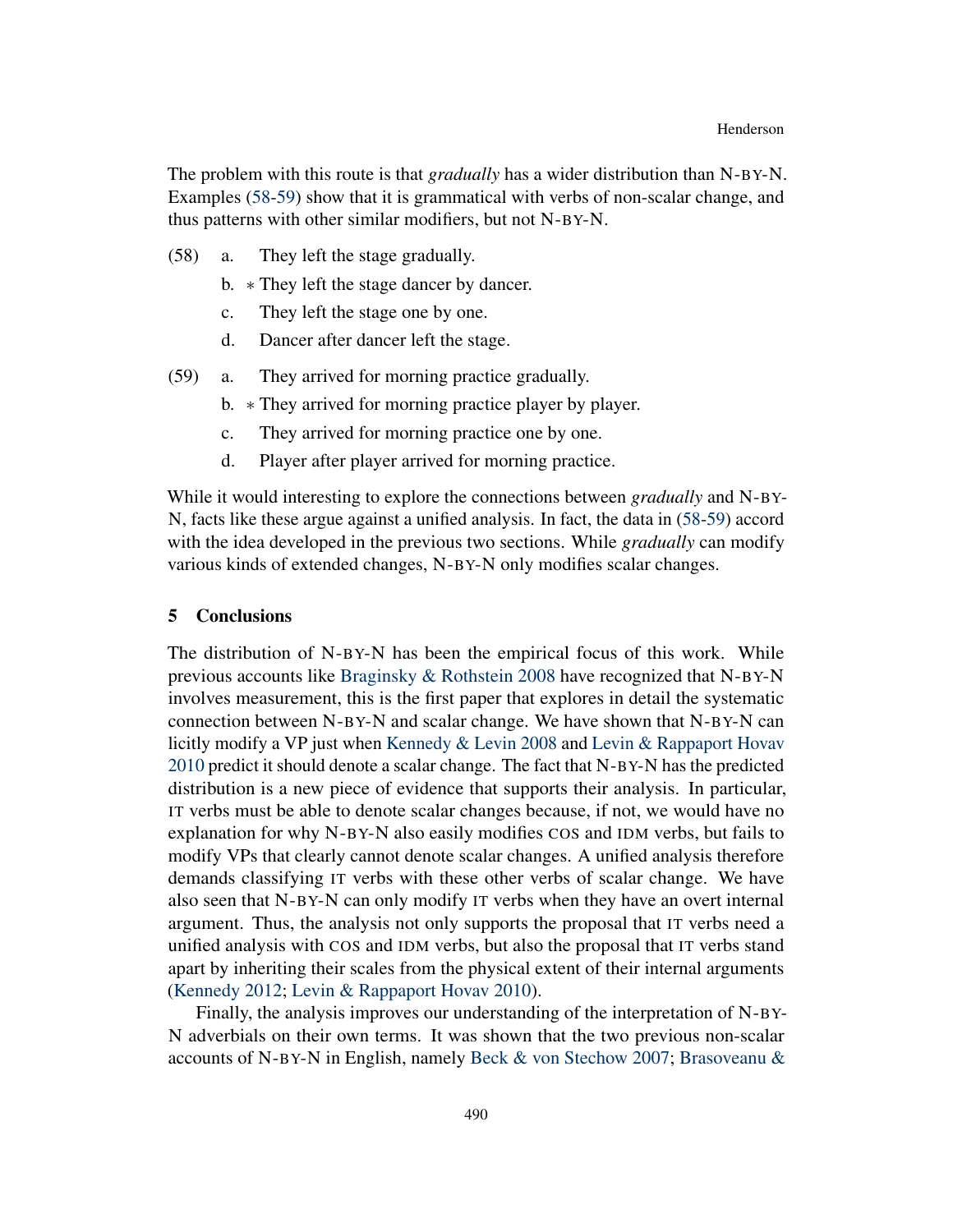[Henderson](#page-18-4) [2009,](#page-18-4) both overgenerate and undergenerate. To avoid this, the analysis must treat N-BY-N as a modifier of scalar changes. We also showed that it will be difficult to directly port the analysis in [Braginsky & Rothstein](#page-18-5) [2008](#page-18-5) to English. The problem is that N-BY-N is not sensitive to the aspectual properties of the VP it modifies, as [Braginsky & Rothstein](#page-18-5) [2008](#page-18-5) would predict.

# References

- <span id="page-18-3"></span>Beck, Sigrid & Arnim von Stechow. 2007. Pluractional adverbials. *Journal of Semantics* (2). 1–40.
- <span id="page-18-5"></span>Braginsky, Pavel & Susan Rothstein. 2008. Vendlerian classes and the Russian aspectual system. *Journal of Slavic Linguistics* 1(1). 3–55.
- <span id="page-18-4"></span>Brasoveanu, Adrian & Robert Henderson. 2009. Varieties of distributivity: *one by one* vs. *each*. In Neil Ashton, Anca Chereches & David Lutz (eds.), *Proceedings of Semantics and Linguistic Theory (SALT) 19*, Cornell: CLC Publications.
- <span id="page-18-10"></span>Dowty, David R. 1979. *Word Meaning and Montague Grammar*. Dordrecht: Reider.
- <span id="page-18-0"></span>Hay, Jen, Christopher Kennedy & Beth Levin. 1999. Scale structure underlies telicity in 'degree achievements'. In Tanya Matthews & Devon Strolovitch (eds.), *Proceedings of Semantics and Linguistic Theory (SALT) 9*, 127–144. Cornell: CLC Publications.
- <span id="page-18-2"></span>Kennedy, Chris. 2012. The composition of incremental change. In Violeta Demonte & Louise McNally (eds.), *Telicity, Change, State: A Cross-categorical View of Event Structure*, 103–121. Oxford: Oxford University Press.
- <span id="page-18-1"></span>Kennedy, Christopher & Beth Levin. 2008. Measure of change: The adjectival core of degree achievements. In Louise McNally & Chris Kennedy (eds.), *Adjectives and Adverbs: Syntax, Semantics and Discourse*, 156–182. Oxford: Oxford University Press.
- <span id="page-18-6"></span>Krifka, Manfred. 1989. Nominal reference, temporal constitution and quantification in event semantics. In Renate Bartsch, Theo Vennemann & Johan van Bentham (eds.), *Semantics and Contextual Expression*, 75–115. Cinnaminson, NJ: Foris Pubns USA.
- <span id="page-18-7"></span>Krifka, Manfred. 1992. Thematic relations as links between nominal reference and temporal constitution. In Ivan Sag & Anna Szabolcsi (eds.), *Lexical matters*, 29–54. Center for the Study of Language and Information.
- <span id="page-18-9"></span>Landman, Fred. 2008. On the differences between the tense-perspective-aspect systems of English and Dutch. In Susan Deborah Rothstein (ed.), *Theoretical and crosslinguistic approaches to the semantics of aspect*, vol. 110, 107–167. John Benjamins Publishing.
- <span id="page-18-8"></span>Levin, Beth & Malka Rappaport Hovav. 2010. Lexicalized scales and verbs of scalar change. 46th Annual Meeting of the Chicago Linguistics Society (CLS).